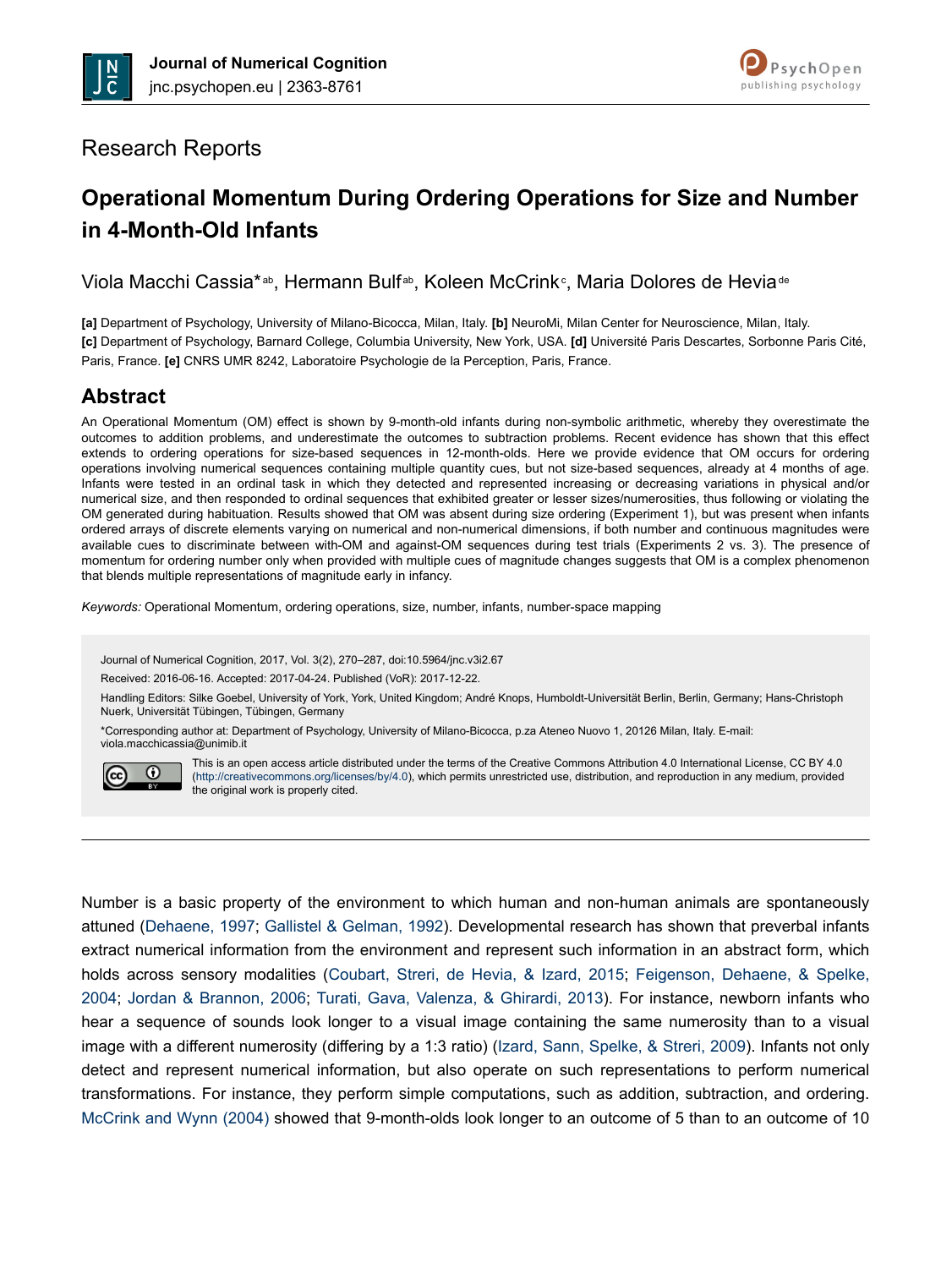after familiarization to computerized displays of a  $5 + 5$  addition event, and longer to an outcome of 10 than to an outcome of 5 after familiarization to a 10 - 5 subtraction event. Picozzi and colleagues ([Picozzi, de Hevia,](#page-17-0) [Girelli, & Macchi Cassia, 2010\)](#page-17-0) found that 7-month-old infants discriminate changes in the ordinal direction of numerical relations, and do so in the absence of corresponding variations in other non-numerical quantities such as surface area, density, and contour length. After habituation to sequences of three displays whose numerical values increased or decreased by a 1:2 ratio, infants looked longer at subsequent numerical sequences of a reversed ordinal direction; for example, infants who viewed increasing sequences of 6, 12, and then 24 objects during habituation looked longer to a decreasing sequence of 16, 8, and then 4 objects at test.

In adult numerical cognition, it is widely accepted that numerical representations take the form of a 'mental number line'. This model posits that numerosities are spatially represented along a continuum, such that (in Western cultures) small numbers are associated to the left side and large numbers to the right side of space, first evidenced by the so-called SNARC (Spatial-Numerical Association of Response Codes) effect ([Dehaene,](#page-16-0) [Bossini, & Giraux, 1993\)](#page-16-0). As the cultural direction of writing and reading exerts an influence on the specific orientation, it has been argued that numerical-spatial associations derive from overlearned scanning habits acquired mainly through reading and writing experience well into the schooled childhood years [\(Berch, Foley,](#page-15-0) [Hill, & Ryan, 1999](#page-15-0); [Göbel, Shaki, & Fischer, 2011](#page-16-0)). However, the last few years have overturned this view, as recent research has shown that infants in their first year of life exhibit a variety of spatial-numerical associations. By 8 months, infants establish a correspondence between number and spatial extent ('more numerous is mapped onto more extent', [de Hevia & Spelke, 2010;](#page-16-0) [Lourenco & Longo, 2010](#page-16-0)), and associate different numerosities to different lateralized spatial positions ([Bulf, de Hevia, & Macchi Cassia, 2016\)](#page-15-0). In particular, Bulf and colleagues ([Bulf et al., 2016](#page-15-0)) found that 8-month-old infants orient faster towards a left-sided cue when previously primed by a central small numerosity, and they orient faster to a right-sided cue when previously primed by a central large numerosity. This evidence suggests that numerical representations have an inherent spatial component, which points to the existence of a spatially oriented numerical representation that is functional in the first year of life.

A recent subfield that helps to unravel the developmental origins of the spatial-numerical associations is the Operational Momentum (OM) effect in arithmetic. The OM effect arises when participants systematically overestimate the outcomes of addition problems and underestimate those of subtraction problems [\(Knops,](#page-16-0) [Viarouge, & Dehaene, 2009](#page-16-0); [McCrink, Dehaene, & Dehaene-Lambertz, 2007\)](#page-17-0). This phenomenon has been documented in infancy; when infants are shown videos of addition or subtraction events, and are then presented with three different types of outcomes -one correct, one too large, and one too small-, they look longer to the too small when tested with addition and to the too large when tested with subtraction ([McCrink &](#page-17-0) [Wynn, 2009](#page-17-0)). Overall, OM effects in adults, children and infants have been interpreted by borrowing the original account given in the interpretation of the representational momentum [\(Freyd & Finke, 1984\)](#page-16-0), in which the anticipated final location of a moving target is displaced forward in the direction of target motion (see review in [Hubbard, 2014\)](#page-16-0). Therefore, the OM in arithmetic has been interpreted as arising from the displacement of the anticipated outcome along the spatial numerical representation onto which the numerical transformation is mapped: Toward the left (smaller) for subtraction and toward the right (larger) for addition ([McCrink et al.,](#page-17-0) [2007](#page-17-0)).

Recently, the OM effect has been extended to ordering operations, as it arises even when 12-month-old infants represent increasing/decreasing relations among continuous magnitudes (i.e., size of a single object). In





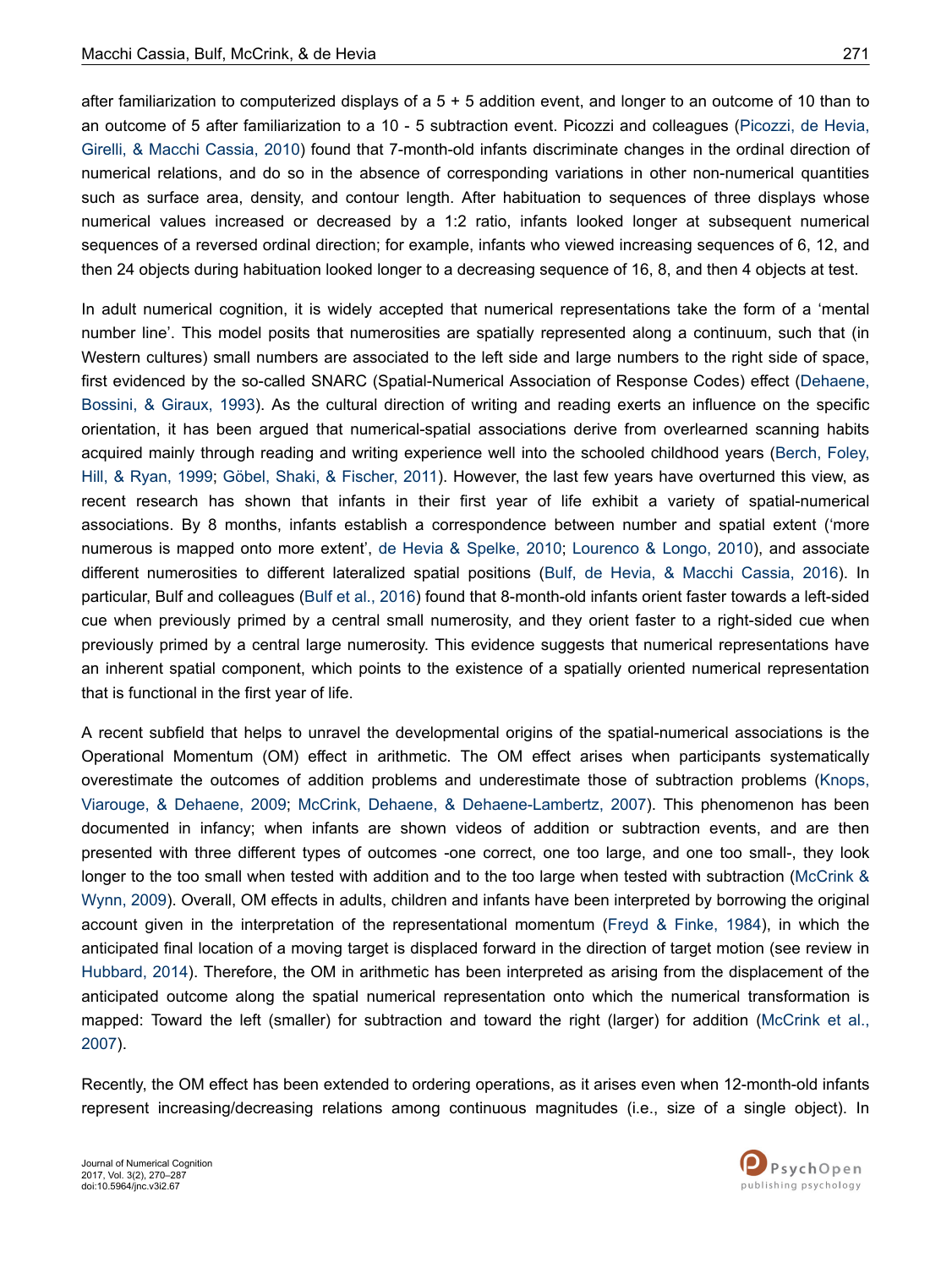particular, when infants are habituated to an object that progressively increases or decreases in size, and are subsequently presented at test with ordinal sequences that exhibit greater or lesser size, they look longer to size changes whose direction violate the operational momentum experienced during habituation (i.e., the smaller sequence in the increasing condition and the larger sequence in the decreasing condition) ([Macchi](#page-17-0) [Cassia, McCrink, de Hevia, Gariboldi, & Bulf, 2016](#page-17-0)). This evidence indicates that not only numerical information, but also non-numerical quantities - such as size - might be represented as well along a spatially oriented representational continuum in the first year of life.

These findings are at odds with earlier evidence suggesting that the dimension of size does not lead to SNARC-like effects. In fact, [Bulf et al. \(2016\)](#page-15-0) found that, unlike non-symbolic numerical cues, size cues are not capable to orient spatial attention towards peripheral regions of space in 8-month-old infants. In discussing the discrepancy between the presence of OM for the dimension of size in 12-month-olds and the absence of a size cueing effect in 8-month-olds, [Macchi Cassia and colleagues \(2016\)](#page-17-0) argued that the phenomenon of mentally spatialize information may emerge first for numerical information and later be extended, possibly by analogy, to other dimensions, such as size. A more intriguing possibility raised by the authors is that the explicit processing of ordinal information, which was present in the [Macchi Cassia et al.'s \(2016\)](#page-17-0) OM task with 12-month-olds, but absent in the [Bulf et al.'s \(2016\)](#page-15-0) cueing paradigm with 8-month-olds, might have boosted infants' reliance on spatial codes to represent quantity information.

Indeed, there is mounting evidence that, in adults, the coding of serially ordered information co-opts a spatially organized mental representation, as adults exploit a spatially oriented horizontal continuum to represent not only information learnt in a conventional fixed order, like numbers (e.g., [Dehaene et al., 1993\)](#page-16-0) or letters of the alphabet (e.g., [Gevers, Reynvoet, & Fias, 2003\)](#page-16-0), but also non-ordered newly-learnt information, such as lists of unrelated words (e.g., [Previtali, de Hevia, & Girelli, 2010](#page-17-0)). This evidence has been recently extended to preverbal infants, who, at 7 months, can extract and learn rule-like patterns (i.e., ABB or ABA) specified by items' order in spatio-temporal visual sequences presented along a left-to-right orientation, but not along a right-to-left orientation [\(Bulf, de Hevia, Gariboldi, & Macchi Cassia, 2017\)](#page-15-0). This finding extends earlier demonstrations that 7-month-olds can extract and learn a numerical ordinal (increasing vs. decreasing) rule when sequences of numerical displays are presented from left to right, but not when presented from right to left [\(de Hevia, Girelli, Addabbo, & Macchi Cassia, 2014](#page-16-0)), and 8-month-olds relate an increase in number to an increase in spatial extent [\(de Hevia & Spelke, 2010](#page-16-0)). Together, these findings show that space is involved in order processing from the earliest stages of development, when infants lack symbolic knowledge and formal education, and that, at least from the age of 7 months, infants are prone to represent ordered information along a left-to-right spatial continuum.

In light of this evidence, in the present study we exploited the OM effect to investigate the mapping of order into space in infants younger than 7 months - i.e., 4-month-olds -, when exposure to culturally-shaped routines is even more limited. We chose to test infants at this particular age because recent research has shown that 4 month-olds are able to extract ordinal information from both numerical and size-based sequences, at least when confronted with increasing order. After habituation to increasing sequences composed of a single shape varying in size by a 1:2 ratio, 4-month-old infants looked longer to a newly-sized sequence of a reversed ordinal direction [\(Macchi Cassia, Picozzi, Girelli, & de Hevia, 2012](#page-17-0)). More recently, these findings were extended to numerical sequences of large numerosities that increased/decreased following a 1:3 ratio: Again, infants habituated to increasing numerical sequences looked longer to the reverse order at test ([de Hevia et al., 2017](#page-16-0)).

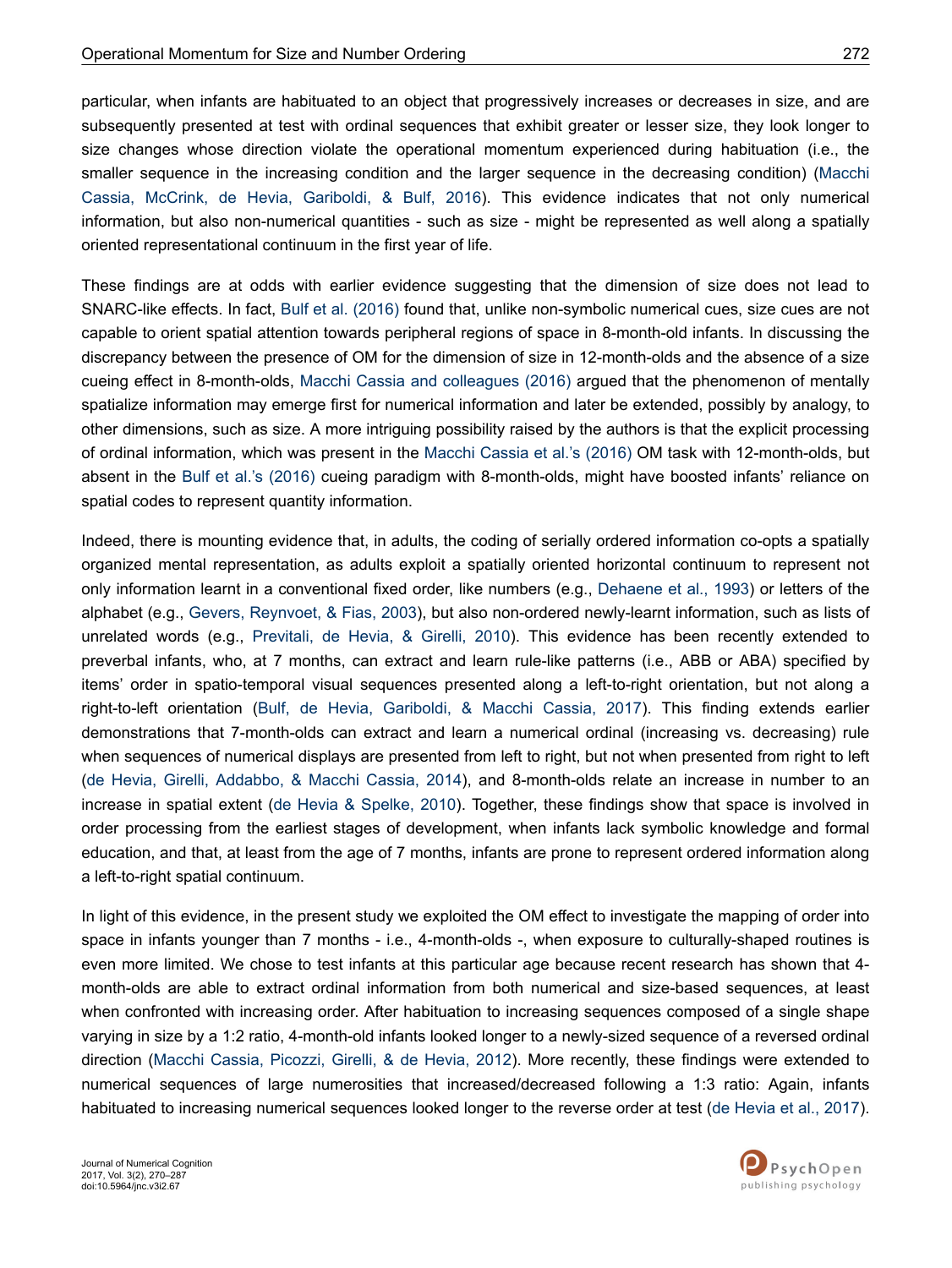Because at 4 months infants are able to perform ordering operations on both numerical and continuous magnitudes, by testing for the presence of the OM effect for number and/or size we were able to explore whether the mapping of ordinal information into directional space constitutes an early predisposition that applies to both discrete and continuous magnitudes, or whether it emerges first for number and is later extended to size.

Building on previous research ([Macchi Cassia et al. 2012](#page-17-0); [de Hevia et al., 2017\)](#page-16-0), we tested infants' proneness to show an OM effect by using the ratios that allowed successful ordinal discrimination at 4 months: a 1:2 ratio for size sequences and a 1:3 ratio for numerical sequences.

## **Experiment 1**

In Experiment 1 4-month-old infants were habituated with a series of increasing or decreasing size-based sequences and were then tested with new sequences in which the same ordinal direction was composed of larger and smaller sizes. If infants show an OM effect while ordering size, as they do at 12 months ([Macchi](#page-17-0) [Cassia et al., 2016\)](#page-17-0), they should look longer at test to the series that violate the momentum created during habituation: Infants habituated to a series of increasing size should look longer to a series containing smaller sizes at test, and those habituated to a series of decreasing size should look longer to a series containing larger sizes at test.

#### **Methods**

Methods were modelled after [Macchi Cassia et al. \(2016\).](#page-17-0) Specifically, we used the same Stimuli and Procedure as in that earlier study, and accordingly repeat the relevant textual descriptions to describe methods as appropriate.

#### **Participants**

Participants were 40 4-month-old infants (22 females, mean age = 4 months 21 days, range = 4 months 3 days to 5 months 0 days) assigned randomly and in equal number (*N* = 20) either to the increasing or the decreasing order condition. Data from an additional 19 infants were discarded due to fussiness resulting in failure to complete all testing trials (*n* = 10), looking time in at least one test trial shorter than 1.5 s (*n* = 7), technical error (*n* = 1), or parental interference (*n* = 1). Infants were recruited via a written invitation that was sent to parents based on birth records provided by neighbouring cities. The protocol was carried out in accordance with the ethical standards of the Declaration of Helsinki (BMJ 1991; 302: 1194), and approved by the Ethics Committee of the University of Milano-Bicocca. Parents gave their written informed consent before testing began.

#### **Stimuli**

Stimuli were single colored shapes varying in area by a 1:2 ratio (range 5.5-84 cm<sup>2</sup>) and were presented on a white background in the center of the computer monitor. There were five sets of stimuli: Three for the habituation phase and two for the test phase, each set being composed of a different shape displaying a unique color. The three habituation sets contained blue circles, green triangles, and red squares that were, respectively, 9, 18, 36; 11, 22, 44; and 13, 26, 52 cm<sup>2</sup>. The two test sets contained three rainbow-colored bars that expanded/contracted along the horizontal axis and whose sizes were different in each set, with an overall

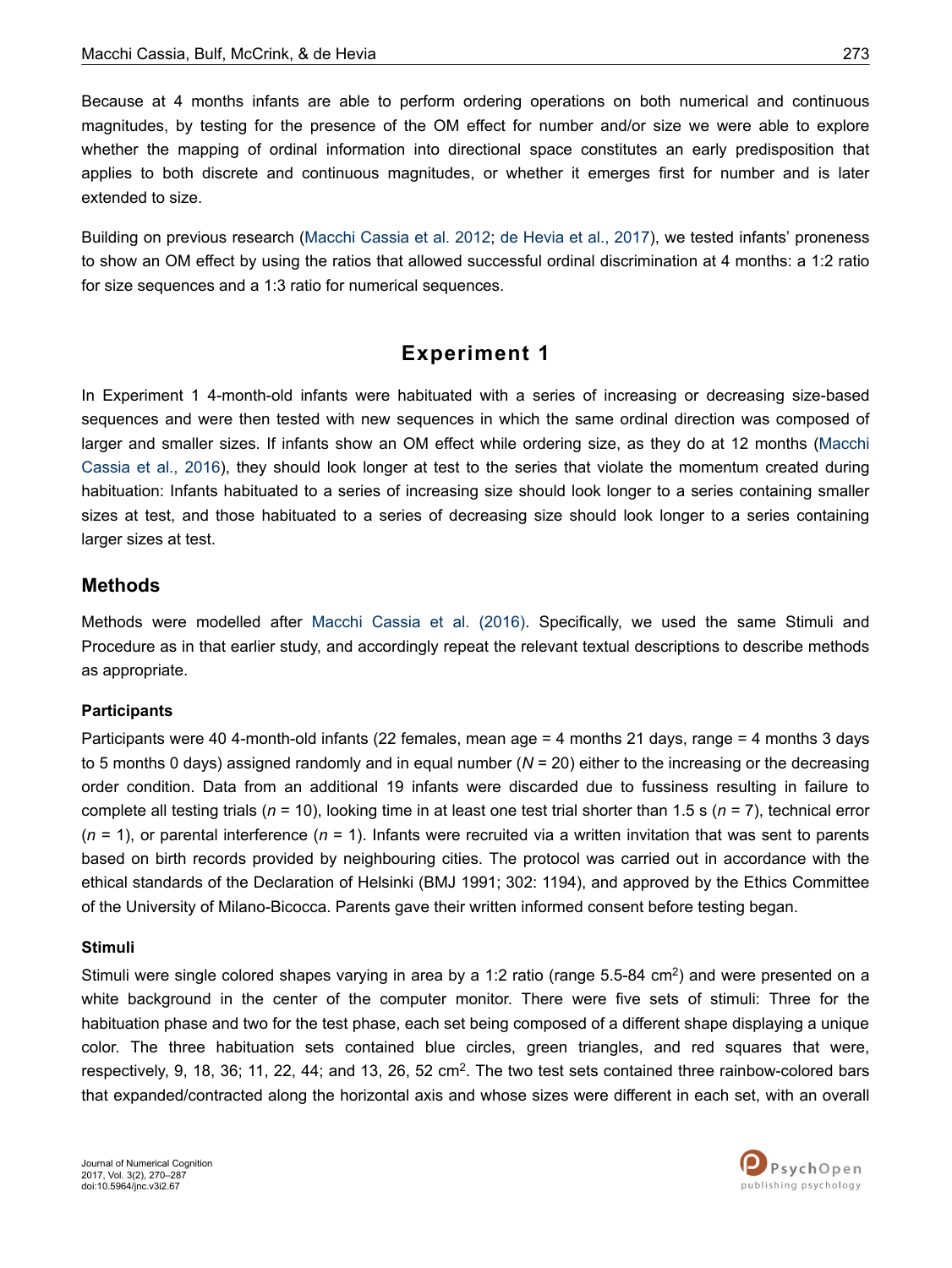area of 5.5, 11, 22 cm<sup>2</sup> in the smaller set, and 21, 42, 84 cm<sup>2</sup> in the larger set (see Figure 1). The average shape size of the smaller and larger test set differed from the average habituation set by a 1:2 ratio. Bars were used at test to preclude any approaching (looming) or retracting (zooming) percepts (after [Macchi Cassia et al.,](#page-17-0) [2012](#page-17-0)), and rainbow-color was used to increase stimulus saliency (after [Brannon, 2002](#page-15-0)).



*Figure 1.* The five sets of colored shapes as they were presented to infants in the increasing order condition of Experiment 1. Arrows represent passage of time; objects were presented serially, centered on the screen. Blue circles, green triangles, and red diamonds were presented in a fixed order during habituation, and the smaller and larger sets of rainbow-colored bars were presented, respectively, during the against-OM and the with-OM test trials, with presentation order counterbalanced across participants. For infants in the decreasing order condition the same habituation shapes were presented in reversed order (from the larger to the smaller), starting from the red diamonds and proceeding to the green triangles and the blue circles, and the smaller and larger sets of bars were presented, respectively, during the with-OM and the against-OM test trials.

#### **Design**

Infants were habituated to increasing or decreasing sequences of blue circles, red squares, and green triangles, and were then tested with increasing or decreasing sequences containing newly-sized bars (see Figure 1). Half of the infants were randomly assigned to the increasing habituation condition (*N* = 20). Within each habituation condition, the three different stimulus sets were cycled in a fixed order until infants met the habituation criterion: From the smallest to the largest shape for the increasing condition (i.e., 9-18-36, 11-22-44, 13-26-52 cm<sup>2</sup> ), from the largest to the smallest shape for the decreasing condition (i.e., 52-26-13, 44-22-11, 36-18-9 cm<sup>2</sup>). The use of a consistent fixed order of presentation of the sets across trials for each of the two habituation conditions provided infants with redundant cues to ordinality between, as well as within, trials (see [Macchi Cassia et al., 2012](#page-17-0)). Following habituation, all infants were given two test trials alternating the withmomentum and the against-momentum sequences of rainbow-colored bars (i.e., 5.5-11-22 and 21-42-84 cm<sup>2</sup>), with the order of presentation counterbalanced across participants. For infants in the increasing habituation condition the with-momentum test sequence comprised bars measuring 21, 42, 84  $\text{cm}^2$ , and the againstmomentum test sequence comprised bars measuring 5.5, 11, 22 cm<sup>2</sup>; the opposite was true for infants in the decreasing habituation condition. For both conditions, both test trials exhibited an order (ascension, or descension) that was identical to that displayed in habituation.

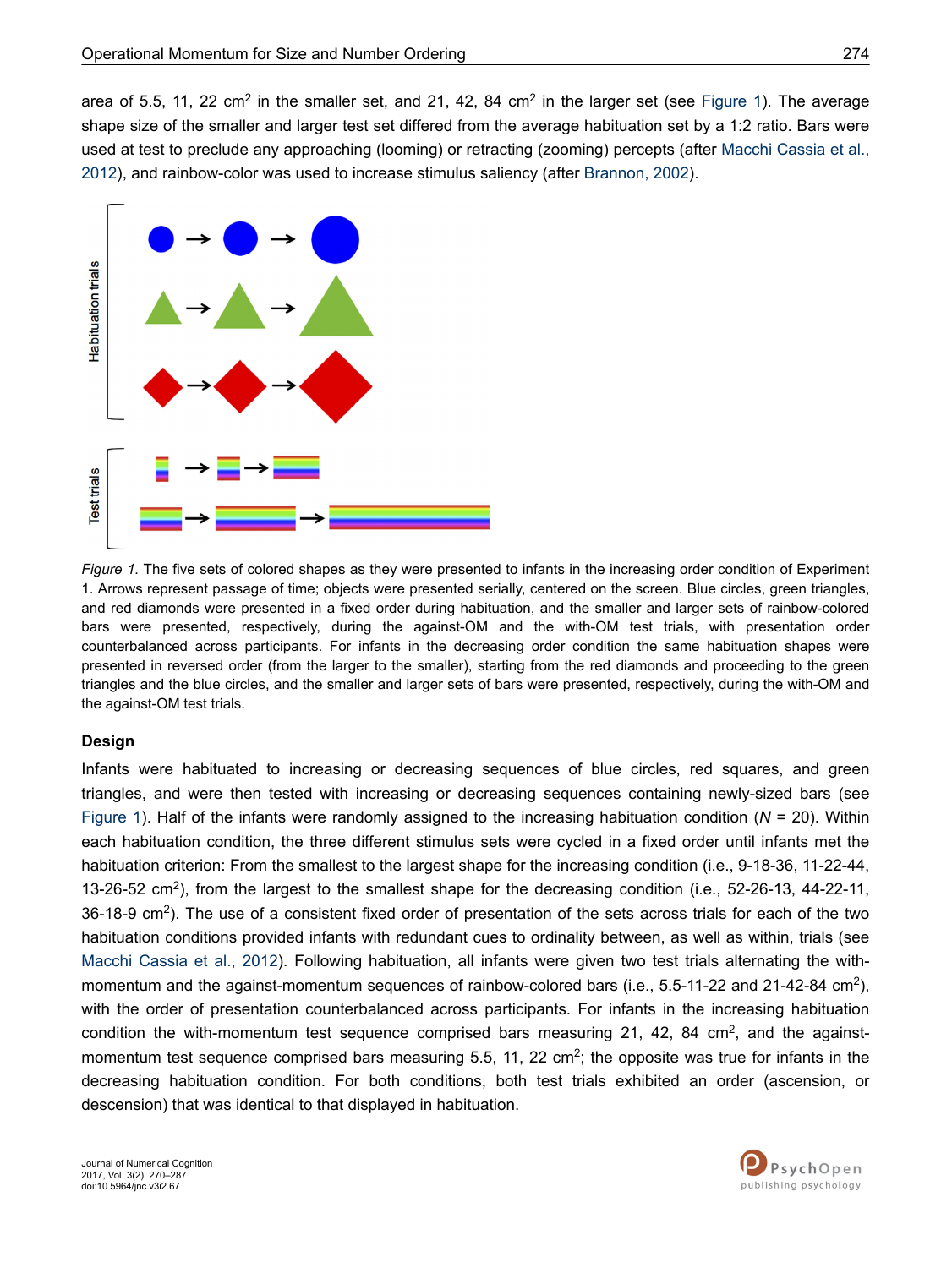#### **Apparatus**

Each infant was tested while sitting in an infant seat approximately 60 cm from the monitor where the stimuli were presented (24" screen size, 1920 X 1200 pixel resolution, refresh rate of 60 Hz) in a dimly lit room. A video camera was positioned just above the stimulus presentation monitor and was directed to the infant's face. The live image of the infant's face was displayed on a television monitor to allow the online coding of the infant's looking times through the E-Prime 1.0 program by the experimenter, who was blind to the habituation condition to which the infant was assigned and to the order of test trials. The image of the infant's face was also recorded via a Mini-DV digital recorder, and for half of the infants in the sample (*N* = 20) data were subsequently coded offline. Intercoder agreement (Pearson correlation) between the two observers who coded the data live or from digital recording, as computed on total fixation times on each of the two test trials, was *r* = .997.

#### **Procedure**

A cartoon animated image associated with varying sounds served as an attention catcher before the trial began. When the infant looked at the animated fixation point, the experimenter started the trial. Each trial consisted of a repeating cycle (6500 ms in total) that began with a black screen (500 ms) followed by the three shapes. Each shape appeared for 1750 ms on a white background, and was preceded by a 250 ms white interstimulus interval (ISI) to reduce the impact of looming/zooming cues. Each trial continued until the infant looked continuously for a minimum of 500 ms and ended when the infant looked away continuously for 2 s or looked for a maximum of 60 s. The three habituation stimulus sets were presented in a fixed order and repeated until the infant saw a maximum of 12 trials or met the habituation criterion, which was defined as a 50% decline in looking time on three consecutive trials, relative to the looking time on the first three trials. Following the habituation phase, infants were given two test trials, a with-momentum sequence and an against-momentum sequence, with half of the infants seeing the with-momentum sequence first.

### **Results and Discussion**

All statistics are two-tailed. The average number of trials received during habituation did not differ for infants tested in the the increasing and decreasing order conditions (*M* = 7.45, *SEM* = 0.43 vs. *M* = 8.7, *SEM* = 0.62),  $t(38) = 1.67$ ,  $p = .1$ ). However, infants in the decreasing order condition needed more time overall to habituate than infants in the increasing condition (*M* = 70.83 s, *SEM* = 10.39 vs. *M* = 44.28 s, *SEM* = 6.97, *t*(38) = 2.12, *p* = .04), suggesting that information processing for the abstraction and representation of increasing order is less effortful than for decreasing order. A similar variation in habituation looking times did not emerge when considering only the first three and the last three habituation trials. A two-way analysis of variance (ANOVA) on mean habituation looking times with order condition (increasing vs. decreasing) as the between-participants factor and habituation trials (first three vs. last three) as the within-participants factor confirmed the presence of a significant overall decrease from the first three (*M* = 10.82 s, *SEM* = 1.2) to the last three habituation trials  $(M = 4.75 \text{ s}, \text{SEM} = 0.5), F(1,38) = 35.18, \text{MSe} = 736.72, p < .001, \eta_p^2 = .48, \text{ in the absence of a main effect or}$ interaction involving the factor order condition (*p*s > .26) (see [Figure 2](#page-6-0)).

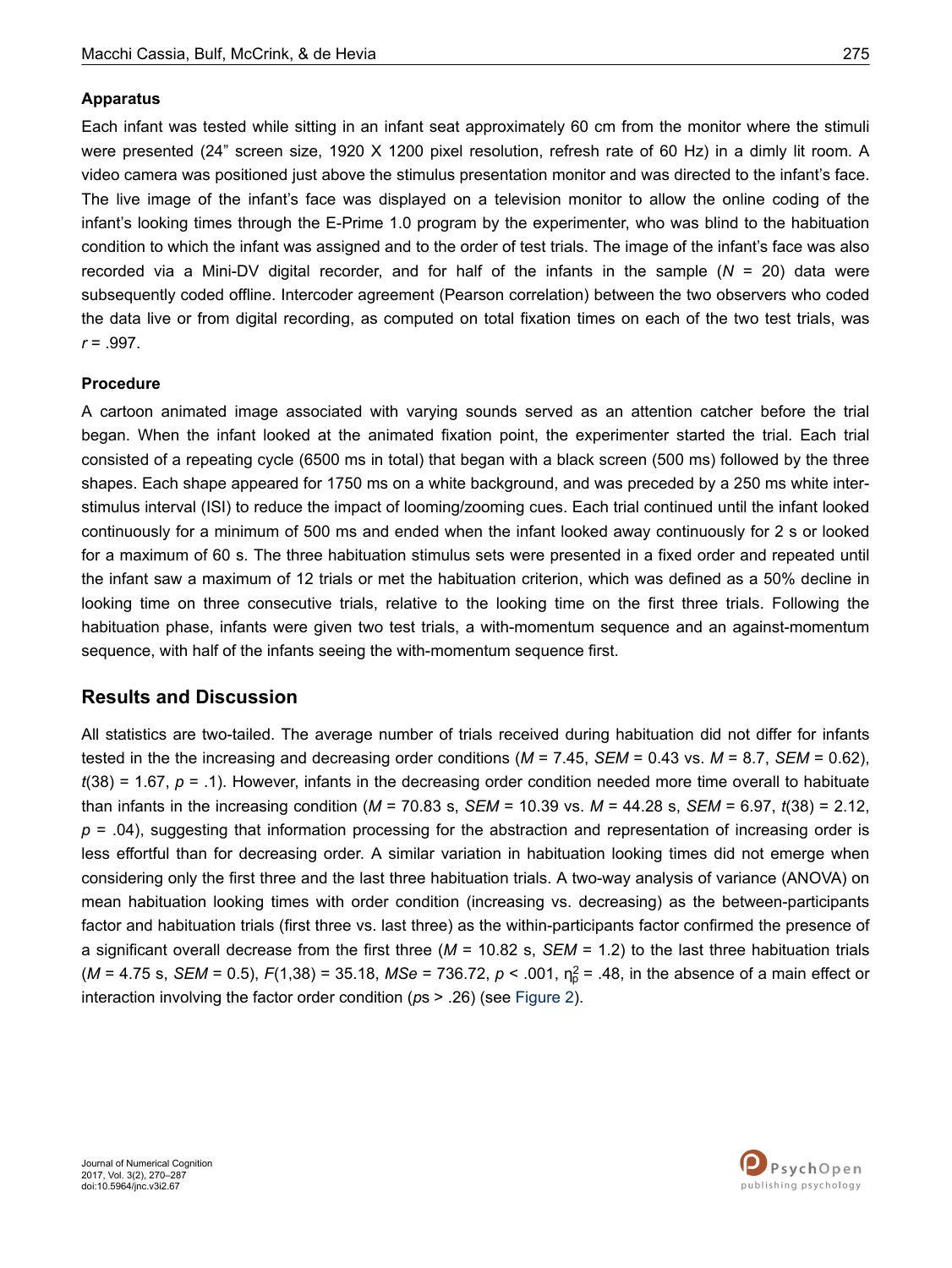<span id="page-6-0"></span>

*Figure 2.* Overall mean total looking time (±SEM) to the first three and last three habituation trials, and to the with-OM and against-OM test trials displayed by infants in the increasing and decreasing order conditions in Experiment 1. Infants failed to show discrimination between the with-OM sequence and the against-OM sequence.

To determine whether during test trials infants looked longer to the ordered sequence that violated the momentum effect, as generated by the abstraction of the ordinal rule during habituation, mean looking times to the two test trials were entered into a three-way ANOVA with order condition (increasing vs. decreasing) and test order (with-OM first vs. against-OM first) as between-participants factors and test trial type (with-OM vs. against-OM) as within-participants factor. The analysis revealed no significant main effects or interactions (all *F*s < 1.65, *p*s > .2), indicating that looking times to the against-OM test trial did not differ from those to the with-OM trial for infants in either the increasing (*M* = 5.74 s, *SEM* = 0.9 vs. *M* = 6.1 s, *SEM* = 0.93) or the decreasing (*M* = 7.7 s, *SEM* = 1.04 vs. *M* = 7.4 s, *SEM* = 1.14) order conditions (see Figure 2). Finally, binomial tests confirmed the absence of an OM effect in this experiment, revealing that 22 out of 40 infants looked longer to the against-OM test trial compared to the with-OM one (22 vs. 18, *p* = .6; two-tailed), with a similar number of infants showing the pattern in the increasing and decreasing conditions (9 vs. 13, *n.s.*).

Overall, results show that infants did not manifest a differential looking behavior toward test sequences whose elements' size violated the momentum effect, relative to those whose elements' size followed the momentum. This pattern suggests that, unlike older, 12-month-old, infants ([Macchi Cassia et al., 2016\)](#page-17-0), 4-month-olds did not experience a momentum effect while ordering size. This may indicate that ordering operations do not elicit OM effects early in development (i.e., by 4 months of age); another possibility is that OM effects are absent in earlier stages of development for the dimension of size, but might be present for the dimension of number. This possibility builds on previous demonstration that the link between magnitude and space, as evident in spatial attentional tasks, is specific to number at 8 months and does not extend to the dimension of size [\(Bulf et al.,](#page-15-0) [2016](#page-15-0)).

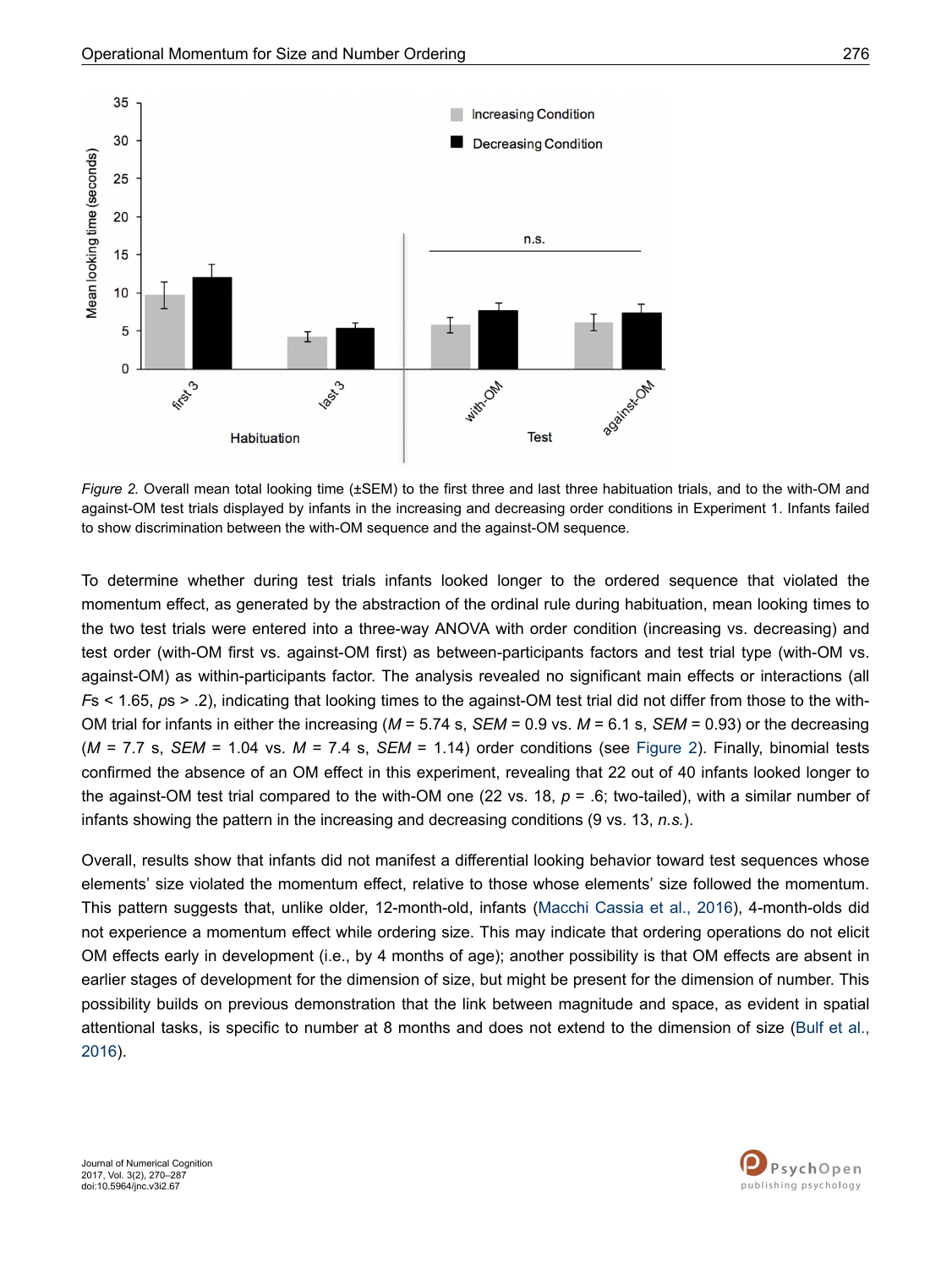# **Experiment 2**

In Experiment 2, a new group of 4-month-old infants was habituated to a series of either increasing or decreasing numerical sequences and then tested with new sequences in which the same ordinal direction was composed of larger or smaller numerosities. If infants experience an OM effect while ordering number, then they should look longer at the test series that violate the momentum created during habituation: Those habituated to increasing number should look longer to smaller test numerosities, and those habituated to decreasing number should look longer to larger test numerosities. Numerical sequences included numerosities that varied by a 1:3 ratio, as infants at this age succeed in numerical ordinal tasks when provided with this ratio [\(de Hevia et al., 2017](#page-16-0)).

## **Methods**

The methods were the same as in Experiment 1, except as follows.

### **Participants**

The final sample included 40 4-month-olds (20 females, mean age = 4 months 17 days, range = 3 months 28 days to 5 months 4 days) assigned randomly and in equal number (*N* = 20) either to the increasing or the decreasing order condition. Data from an additional 19 infants were discarded due to fussiness resulting in failure to complete all testing trials ( $n = 6$ ), looking time in at least one test trial shorter than 1.5 s ( $n = 12$ ), or technical error  $(n = 1)$ . Parents gave their written informed consent before testing began.

### **Stimuli**

The five stimulus sets used in the current experiment were created after [de Hevia et al. \(2017\)](#page-16-0), in which 4 month-olds showed successful discrimination of numerical order. They were generated using E-Prime 1.0 software, and consisted of five sequences of three numerical arrays each containing colored rectangularshaped items enclosed in a white area, randomly arranged, with the item's shorter side aligned with the horizontal plane. Three different exemplars were generated for each stimulus set that differed in item configuration. Three of the five sets were used for the habituation phase, and two for the test phase. The habituation sets were composed of 8-24-72, 9-27-81, and 10-30-60 blue (rgb: 0, 0, 255) items, and the two test sets were composed of 5-15-45 and 16-48-144 purple (rgb: 201, 28, 195) items. The shape of the white envelope area enclosing the items varied across the habituation sets and was the same within each set, although its size was positively correlated with numerosity (i.e., smaller numbers were enclosed in smallersized envelope areas and larger numbers in larger-sized areas) (see [Figure 3\)](#page-8-0). Therefore, density was constant across numerosities in each given habituation set, while envelope area and cumulative surface area were positively correlated with number. In fact, item size was constant at  $0.18 \text{ cm}^2$ , and density was  $0.06$  elements per cm<sup>2</sup> for all numerosities. Inversely, in the test sets, both the shape (i.e., hexagon) and the size of the envelope area were constant across numerosities so that density covaried with number, and non-numerical continuous variables were controlled both within and between sets by keeping cumulative surface area constant. In fact, item size was inversely correlated to number: The size of each single item in the smaller, medium and larger numerosity displays was, respectively, 0.45 cm<sup>2</sup>, 0.15 cm<sup>2</sup> and 0.05 cm<sup>2</sup> in the 16-48-144 test set, and 1.44 cm<sup>2</sup>, 0.48 cm<sup>2</sup> and 0.16 cm<sup>2</sup> in the 5-15-45 test set, and cumulative surface area was constant at about 7 cm<sup>2</sup>. Overall, non-numerical variables that varied during habituation were held constant during test, and vice-versa.

Journal of Numerical Cognition 2017, Vol. 3(2), 270–287 doi:10.5964/jnc.v3i2.67

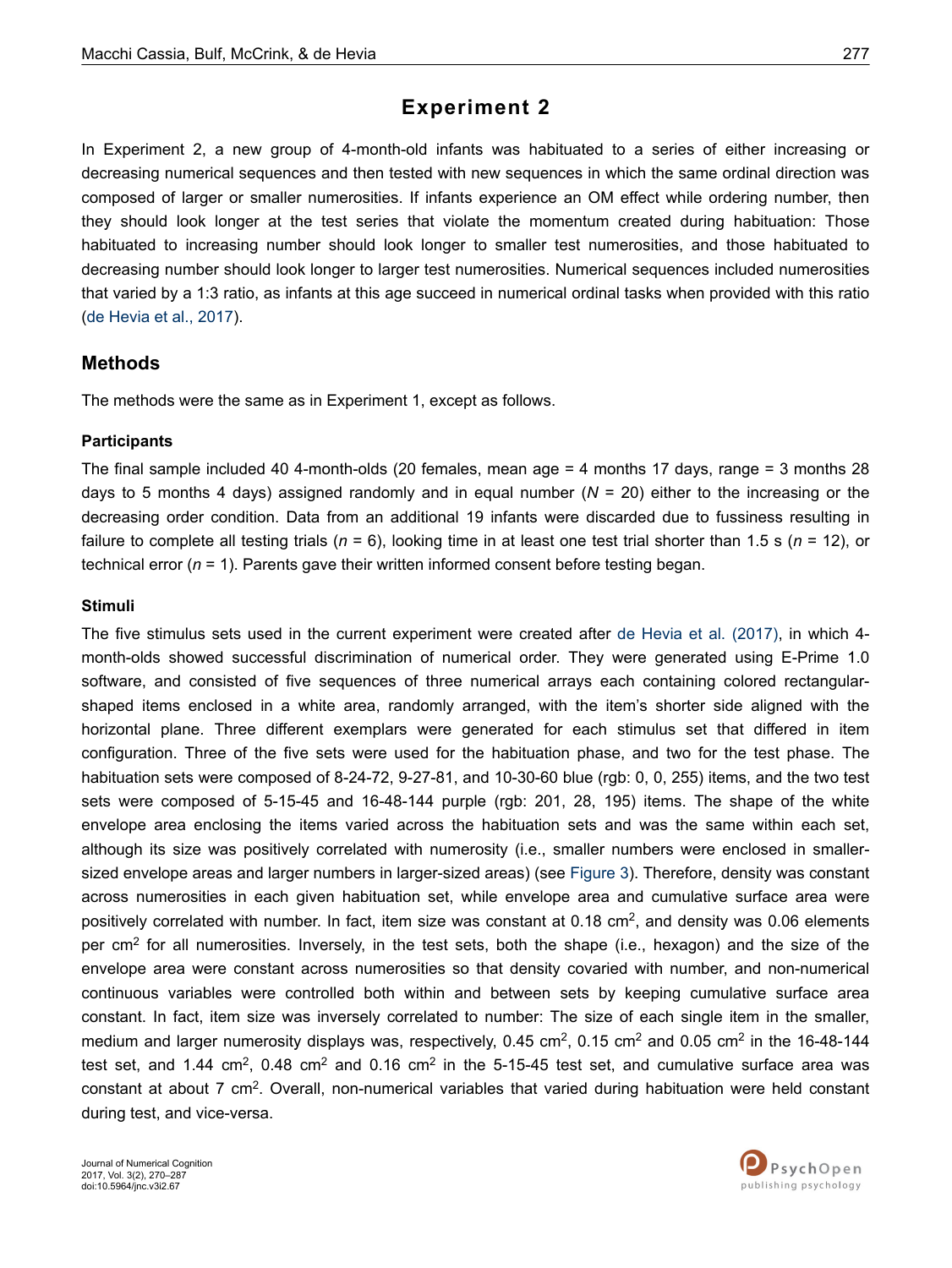<span id="page-8-0"></span>

*Figure 3.* A) The five sets of numerical displays as they were presented to infants in the increasing order condition of Experiment 2. Arrows represent passage of time; objects were presented serially, centered on the screen. The numerical sequences 8-24-72, 9-27-81 and 10-30-90 were presented in a fixed order during habituation, and the numerical sequences 5-15-45 and 16-48-144 were presented, respectively, during the against-OM and the with-OM test trials, with presentation order counterbalanced across participants. For infants in the decreasing order condition, the same habituation displays were presented in reversed order (from the larger to the smaller), starting from the 90-30-10 sequence and proceeding to the 81-27-9 and the 72-24-8 sequence, while the 45-15-5 and the 144-48-16 sequences were presented, respectively, during the with-OM and the against-OM test trials. B) The five sets of numerical displays as they were presented to infants in the increasing order condition of Experiment 3. Habituation sets were identical to those used in Experiment 2, whereas the two test sets included the same number of items as in Experiment 2 (5-15-45 and 16-48-144) but differed for cumulative surface area (8 cm<sup>2</sup> and 26 cm<sup>2</sup>, respectively).

## **Results and Discussion**

All statistics are two-tailed. The average number of trials received during habituation did not differ for infants in the increasing and decreasing order conditions ( $M = 7.4$  s,  $SEM = 0.48$  vs.  $M = 7.8$  s,  $SEM = 0.5$ ),  $t(38) = 0.5$ , *p* = .62). Similarly, infants needed an equivalent amount of time to habituate to the increasing and decreasing sequences (*M* = 100.44 s, *SEM* = 10.91 vs. *M* = 96.69 s, *SEM* = 15.48, *t*(38) = 0.19, *p* = .84). The two-way ANOVA on mean habituation looking times with order condition (increasing vs. decreasing) as the betweenparticipants factor and habituation trials (first three vs. last three) as the within-participants factor confirmed the presence of a significant overall decrease from the first three (*M* = 19.22 s, *SEM* = 2.2) to the last three habituation trials (*M* = 7.2 s, *SEM* = 1.1),  $F(1,38)$  = 31.76, *MSe* = 2888.15,  $p < .001$ ,  $n_p^2$  = .46, with no main effect or interaction involving the factor order condition (*p*s > .25) (see [Figure 4\)](#page-9-0).

To determine whether infants' looking times during test trials differed for the numerical sequence that violated the momentum effect and for the sequence that followed momentum, mean looking times to the two test trials were entered into a three-way ANOVA with order condition (increasing vs. decreasing) and test order (with-OM first vs. against-OM first) as between-participants factors, and test trial type (with-OM vs. against-OM) as withinparticipants factor. The analysis revealed no significant main effects or interactions (all *F*s < 2.7, *p*s > .11), indicating that neither infants tested with increasing order nor those in the decreasing order condition looked longer to the against-OM than to the with-OM test trial (increasing condition: *M* = 7.1 s, *SEM* = 1.2 vs. *M* = 6.3

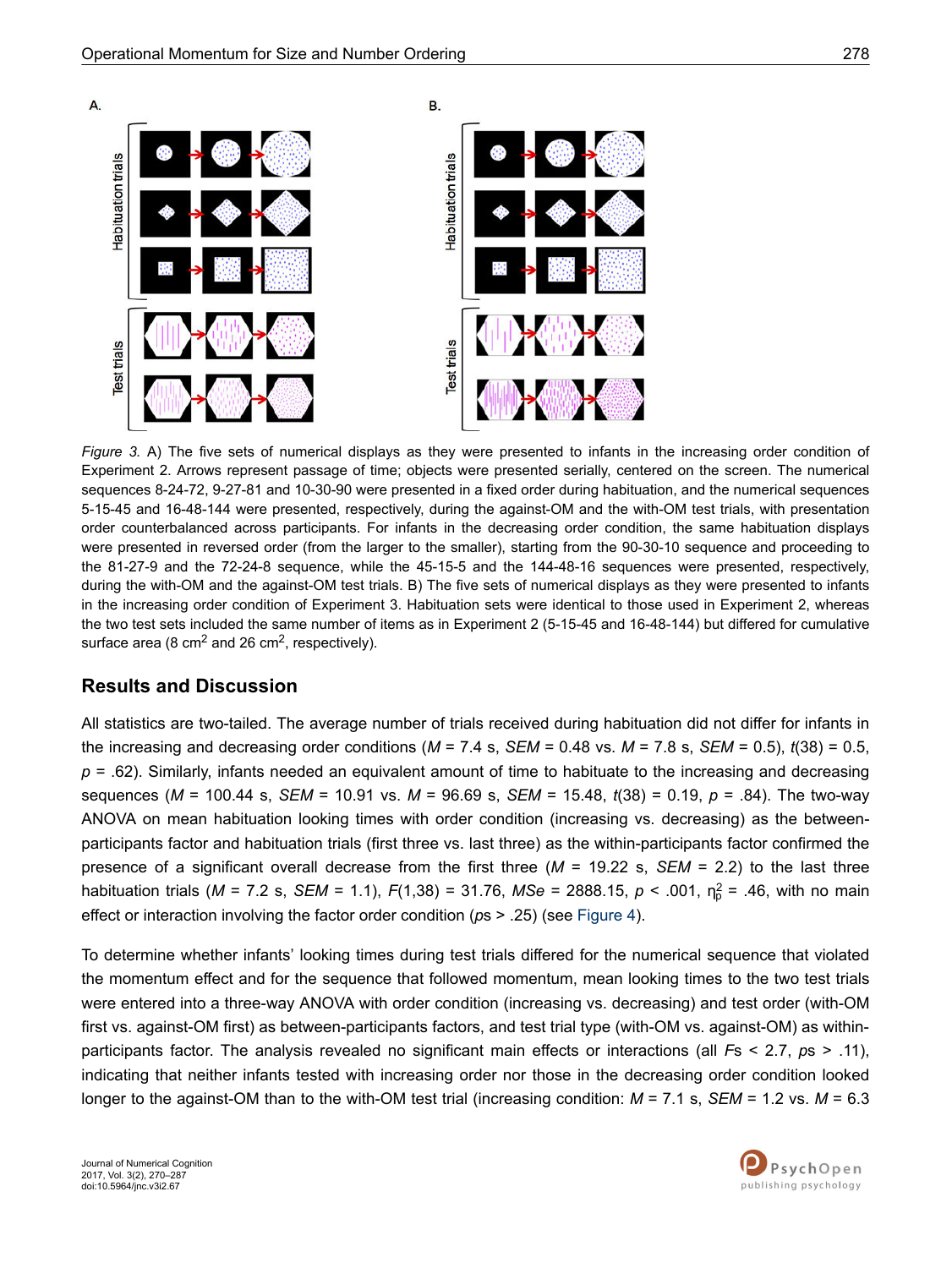<span id="page-9-0"></span>s, *SEM* = 0.85; decreasing condition: *M* = 6.8 s, *SEM* = 1.6 vs. *M* = 4.9 s, *SEM* = 0.6) (see Figure 4). Binomial tests confirmed that only 15 out of 40 infants looked longer to the against-OM test trial compared to the with-OM one (15 vs. 25,  $p = 0.8$ , two-tailed), with a similar number of infants showing the pattern in the increasing and decreasing order condition (8 vs. 7, *n.s.*).



*Figure 4.* Overall mean total looking time (±SEM) to the first three and last three habituation trials, and to the with-OM and against-OM test trials displayed by infants in the increasing and decreasing order conditions of Experiment 2. Infants failed to show discrimination between the with-OM sequence and the against-OM sequence.

Results show that infants fail to exhibit an OM effect while ordering numerical sequences, as indexed by their comparable looking times at both ordered test sequences, the one violating the OM and the one following the OM generated during habituation. When considered together with the results of Experiment 1, this finding suggests that at 4 months of age ordering of both discrete and continuous quantities do not engender momentum-like effects. When the two test sequences differed only by numerical information, as non-numerical variables were strictly controlled, no OM effect was observed.

Research on infant numerical cognition has consistently shown that providing infants with multiple cues boosts their sensitivity to numerical differences ([Jordan, Suanda, & Brannon, 2008](#page-16-0)) as well as their ability to extract ordinal numerical relations [\(Suanda, Tompson, & Brannon, 2008](#page-17-0)). Therefore, in Experiment 3 we tested a new group of 4-month-old infants using a new set of test stimuli, in which the magnitude difference between the with -OM and the against-OM sequences was provided not only by number, but also by cumulative surface area, as the two cues covaried one with the other between the sequences (the habituation stimuli for Experiment 3 remained identical to those in Experiment 2). In so doing, we increased the saliency of the magnitude variation that might allow infants to differentiate the two test trials, and therefore reveal the momentum generated during habituation.

Journal of Numerical Cognition 2017, Vol. 3(2), 270–287 doi:10.5964/jnc.v3i2.67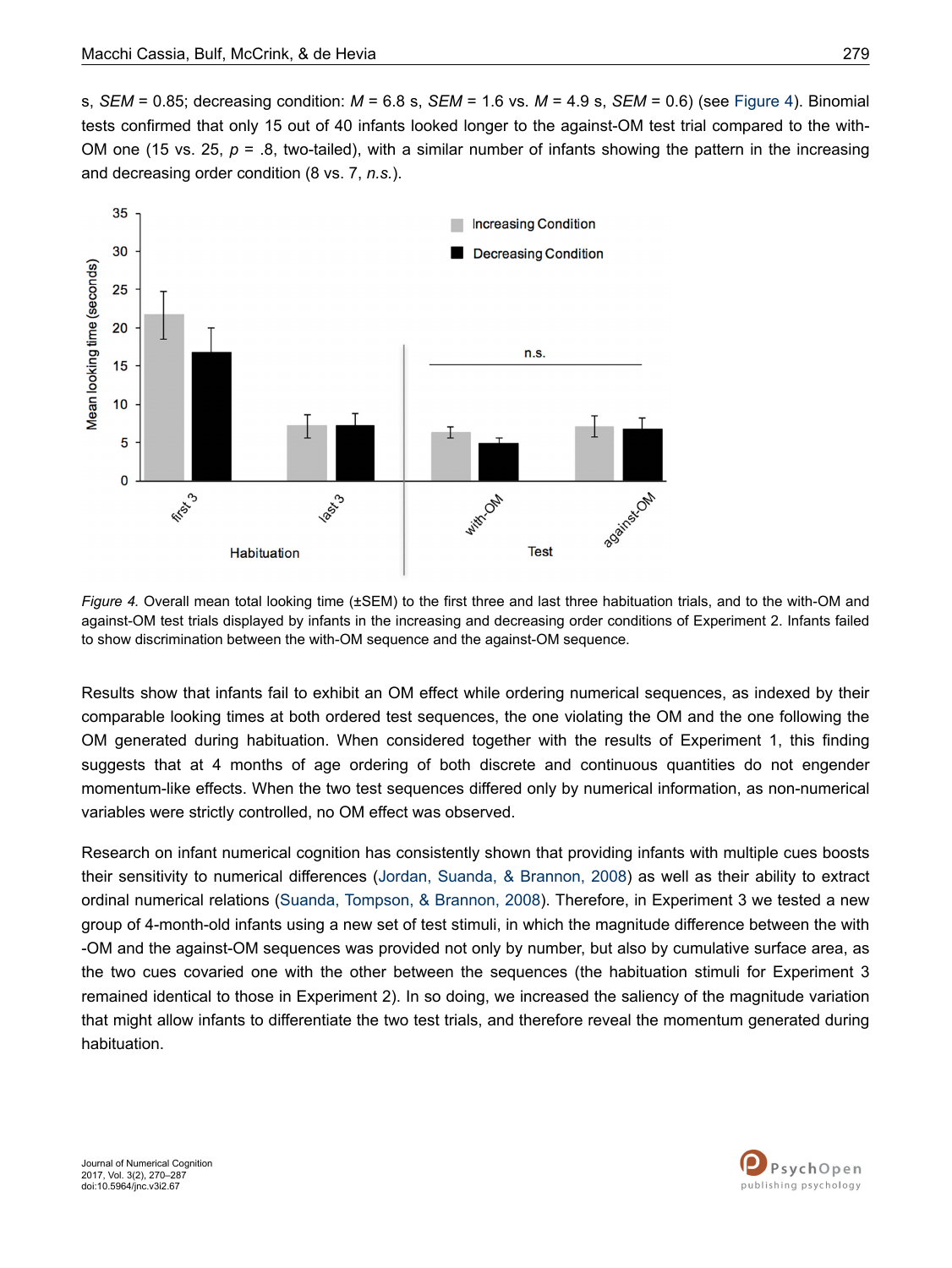# **Experiment 3**

In Experiment 3, a new group of 4-month-old infants was habituated with a series of either increasing or decreasing numerical sequences and then tested with new sequences in which the same ordinal direction was composed of larger and smaller numerosities. During test, however, they received multiple cues to magnitude differences between test trials, as not only number differed across trials, but also cumulative surface area. Unlike in Experiment 2, this dimension covaried with number across the with-OM and the against-OM test sequences. Again, if infants experience an OM effect while ordering number, then they should look longer at the test series that violate the momentum created during habituation: Those habituated to increasing number should look longer to smaller numerosities, and those habituated to decreasing number should look longer to larger numerosities. In Experiment 3, as in Experiment 2, numerical sequences included numerosities that varied by a 1:3 ratio.

## **Methods**

The methods were the same as in Experiment 2 except as follows.

### **Participants**

The final sample included 40 4-month-olds (16 females, mean age = 4 months 21 days, range = 4 months 7 days to 5 months) assigned randomly and in equal number ( $N = 20$ ) to the two order conditions. Data from an additional 9 infants were discarded due to fussiness resulting in failure to complete all testing trials (*n* = 1), looking time in at least one test trial shorter than 1.5 s (*n* = 6), technical error (*n* = 1), or parental interference (*n* = 1). Parents gave their written informed consent before testing began.

### **Stimuli**

The habituation sets were identical to Experiment 2. However, the test sets differed from Experiment 2, as the cumulative surface area was held constant at 8 cm<sup>2</sup> in one set and 26 cm<sup>2</sup> in the other set, so that the two sets differed not only in number but also in cumulative surface area (see [Figure 3](#page-8-0)). The items' size was constant across the two sets for the two smallest numerosities (1.62 cm<sup>2</sup> for the numerosities 5 and 16), the two medium numerosities (0.54 cm<sup>2</sup> for the numerosities 15 and 48) and the two large numerosities (0.18 cm<sup>2</sup> for the numerosities 45 and 144).

## **Results and Discussion**

All statistics are two-tailed. Infants in both the increasing and decreasing order conditions required almost the same number of trials (*M* = 7.2 s, *SEM* = 0.40 vs. *M* = 7.4 s, *SEM* = 0.46), *t*(38) = 0.33, *p* = .74), and needed an equivalent amount of time to habituate (*M* = 100.79 s, *SEM* = 8.27 vs. *M* = 123.44 s, *SEM* = 17.09, *t*(38) = 1.19, *p* = .24). The two-way ANOVA on mean habituation looking times with order condition (increasing vs. decreasing) as the between-participants factor and habituation trials (first three vs. last three) as the withinparticipants factor confirmed the presence of a significant overall decrease from the first three (*M* = 24.67 s, *SEM* = 2.9) to the last three habituation trials (*M* = 7.5 s, *SEM* = 0.6), *F*(1,38) = 39.78, *MSe* = 5916.46, *p* < .001, η<sup>2</sup> p = .51, with no main effect or interaction involving the factor order condition (*p*s > .44) (see [Figure](#page-11-0) [5\)](#page-11-0).

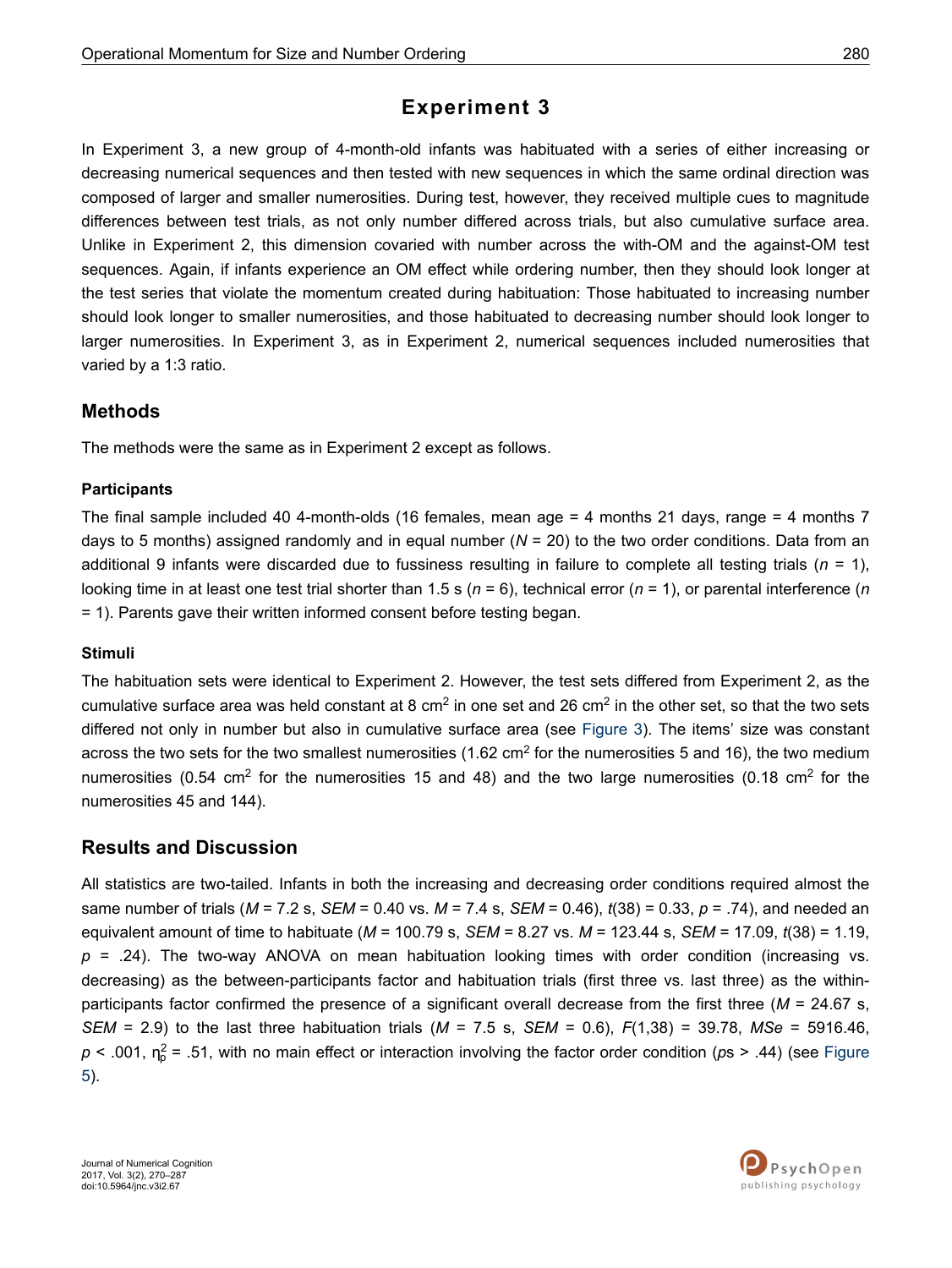<span id="page-11-0"></span>A three-way ANOVA was performed on mean looking times during test trials to determine whether infants' performance at test revealed the presence of an OM effect. The ANOVA included the between-participants factors order condition (increasing vs. decreasing) and test order (with-OM first vs. against-OM first), and the within-subjects factor test trial type (with-OM vs. against-OM). Results revealed a significant main effect of order condition,  $F(1, 36) = 7.87$ , MSe = 309.29,  $p = .008$ ,  $n_p^2 = .18$ , as overall looking times in test trials were longer for infants tested in the decreasing condition (decreasing: *M* = 10.34 s, *SEM* = 1.19 vs. increasing: *M* = 6.41 s, *SEM* = .76). More crucially, there was also a main effect of test trial type, *F*(1, 36) = 11.218, *MSe* = 320.96,  $p = 0.002$ ,  $\eta_p^2 = 0.24$ , as infants looked significantly longer to the against-OM than to the with-OM test trial (*M* = 10.4 s, *SEM* = 1.2 vs. *M* = 6.4 s, *SEM* = 0.74). The Order condition x Test trial type interaction was nonsignificant ( $F < .11$ ,  $p > .70$ ), indicating that the pattern of increased looking towards the against-OM trial was not modulated by the direction of the ordinal relations infants had been tested with (see Figure 5). The other main effects and interactions were also non-significant (all *F*s < .21, *p*s > .16).



*Figure 5.* Overall mean total looking time (±SEM) to the first three and last three habituation trials, and to the with-OM and against-OM test trials displayed by infants in the increasing and decreasing order conditions of Experiment 3. Infants showed overall longer looking times to the against-OM sequence than to the with-OM sequence.

\*\**p* = 0.002.

Paired-sample *t* tests confirmed that looking times were significantly longer to the against-OM than to the with-OM test trial both for infants tested with increasing order (*M* = 8.22, *SEM* = 1.5 vs. *M* = 4.6, *SEM* = 0.44), *t*(19) = 2.37, *p* =.028, and for those tested with decreasing order (*M* = 12.54, *SEM* = 1.7 vs. *M* = 8.14, *SEM* = 1.32), *t*(19) = 2.39, *p* = .027 (see Figure 5). Binomial tests confirmed that 27 out of 40 infants looked longer to the against-OM test trial compared to the with-OM one (27 vs. 13,  $p = .04$ ), with a similar number of infants showing the pattern in the increasing and decreasing habituation conditions (15 vs. 12, *n.s.*).

Overall, results indicate that, unlike in Experiment 2, infants in the current experiment manifested a differential looking behavior at test toward the ordered numerical sequence that violated the OM relative to the one that

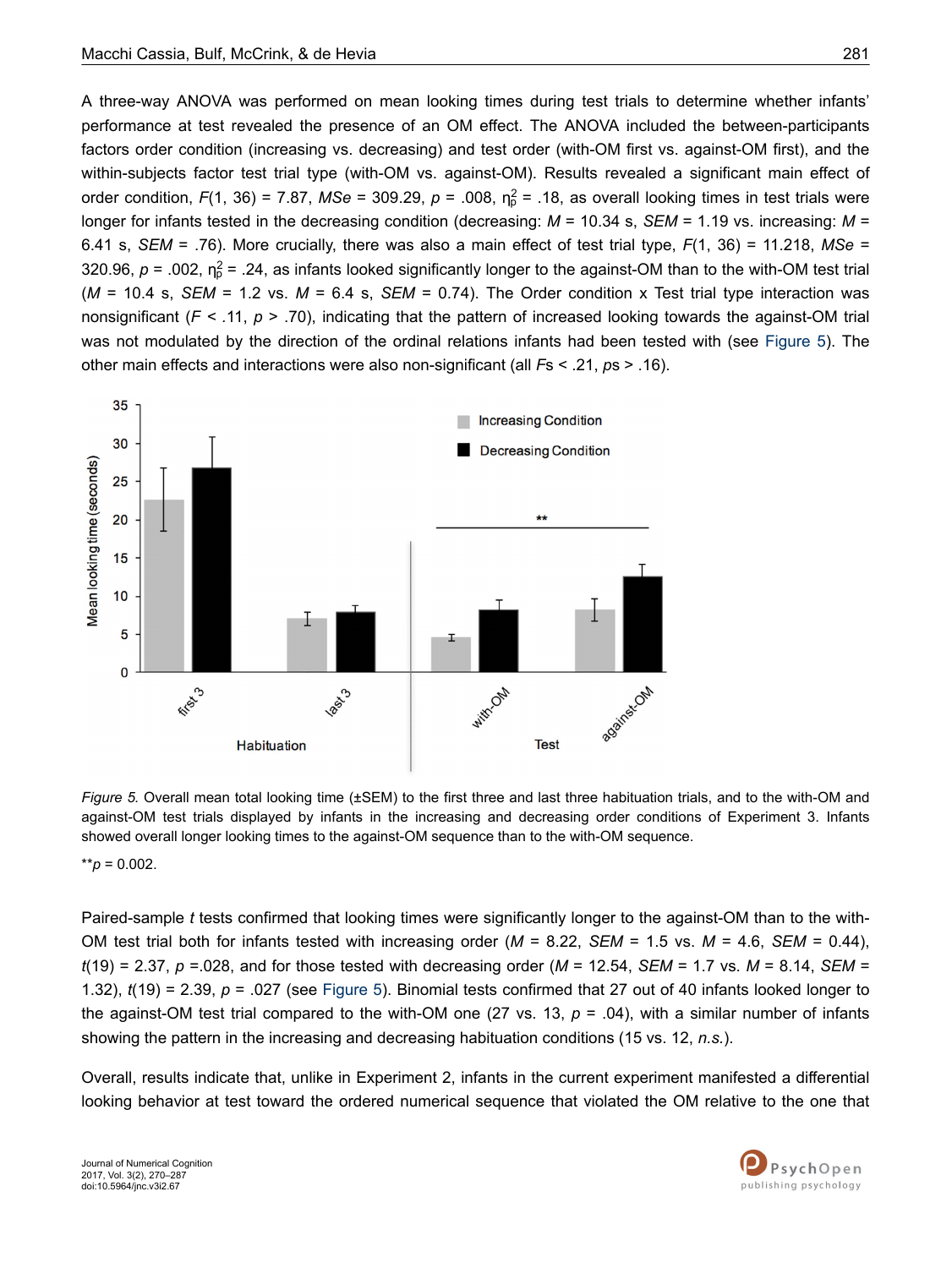followed the OM, by showing a significantly higher looking time at the against-OM sequence, which we suggest was violating the numerical magnitude expectations formed during habituation. These findings reveal that 4 month-old infants do experience momentum-like effects while ordering magnitudes, but - unlike 12-month-olds they only experience an OM effect when cumulative surface area and number co-occur as cues to magnitude during the test phase. Nevertheless, a four-way ANOVA with experiment (Exp. 3 vs. Exp. 2) as an additional between-participants factor failed to confirm a significant difference between the current experiment and Experiment 2, with a significant main effect of test trial type,  $F(1,72) = 12.43$ , MSe = 288.45,  $p = .001$ ,  $\eta_p^2 = .15$ , but an Experiment x Momentum interaction,  $F(1,72) = 3.01$ ,  $MSe = 69.76$ ,  $p = .087$ ,  $n<sub>p</sub><sup>2</sup> = .04$ , which failed to reach significance. In contrast, the same ANOVA comparing Experiment 3 vs. Experiment 1 provided evidence for a reliable differential pattern of results, with a main effect of test trial type, *F*(1,72) = 8.45, *MSe* = 159.44, *p* = .005, η<sup>2</sup> p = .11, as well as a significant Experiment x Momentum interaction, *F*(1,72) = 8.56, *MSe* = 161.52,  $p$  = .005,  $n_{\text{p}}^2$  = .11. Similar results were obtained when the factors order condition and test order were omitted from the ANOVAs (Experiment x Momentum: Exp. 3 vs Exp. 2, *p* = .085; Exp. 3 vs Exp. 1, *p* = .004).

## **General Discussion**

This study investigated whether OM effects recently described for ordinal operations in size-based sequences by 12-month-old infants ([Macchi Cassia et al., 2016\)](#page-17-0) are present in 4-month-old infants, who are already able to represent ordinal information for the dimensions of size [\(Macchi Cassia et al., 2012](#page-17-0)) and number [\(de Hevia et](#page-16-0) [al., 2017\)](#page-16-0). In particular, we aimed to test whether at this younger age ordering size engenders momentum-like effects similar to those described in older infants for nonsymbolic arithmetic ([McCrink & Wynn, 2009\)](#page-17-0) and size ordering ([Macchi Cassia et al., 2016\)](#page-17-0), or whether at this stage these effects are specific to numerical transformations.

To this aim, in three experiments we tested 4-month-old infants in an ordinal task in which they had to extract and represent increasing and decreasing order within size-based sequences (Experiment 1) and numerical sequences (Experiment 2 and 3), and then respond to sequences that exhibited greater or lesser sizes or numerosities. The presence of OM was inferred from infants' longer looking times to sequences that violated the momentum generated during habituation relative to sequences that followed the momentum.

Infants' performance during test trials suggests that momentum effects were absent during ordinal tasks when single magnitude cues were available to discriminate between with-OM and against-OM test sequences (Experiments 1 and 2), but apparent when redundant magnitude cues were available (Experiment 3). In fact, infants failed to show an increased looking behavior when presented with the against-OM single-shape sequence after having been habituated to either increasing or decreasing single-shape sequences (Experiment 1). Similarly, infants did not show increased attention towards the against-OM test sequence after habituation to either increasing or decreasing sequences in which number covariated with envelope and cumulative area, when the test trials differed only by pure numerical information (Experiment 2). It was only when test trials differed in both number and cumulative area (Experiment 3), and therefore when redundant magnitude cues were available, that increased looking time was observed for the against-OM sequence, suggesting that infants' OM expectations were generated during habituation and later violated during the observation of the against-OM sequence.

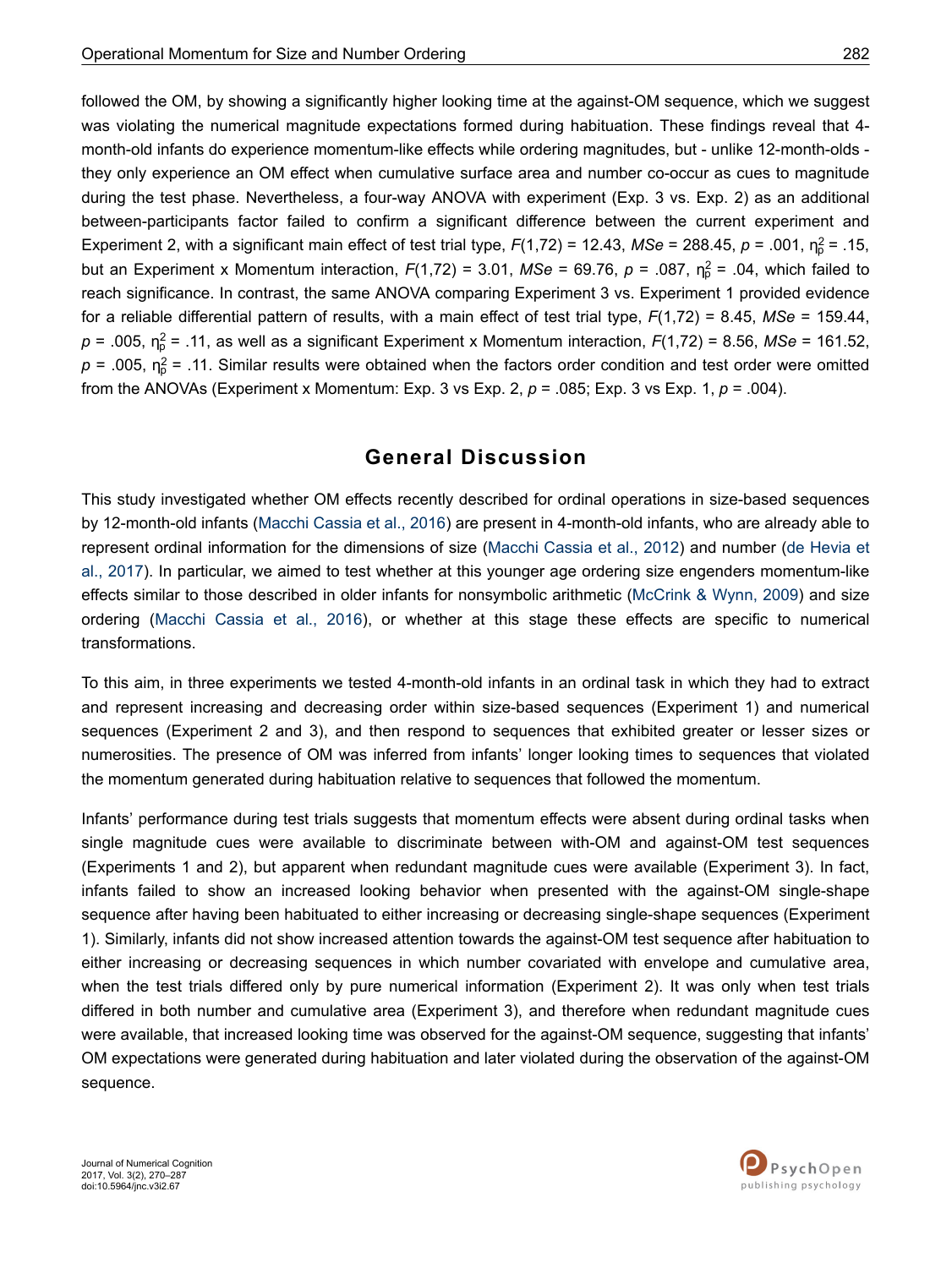Indeed, the habitation phases were identical in both Experiments 2 and 3, as infants in both studies were presented with the same exact habituation stimulus sets in which number covaried with envelope and cumulative area. Despite that, the momentum created during habituation was only expressed when infants received converging evidence on magnitude differences between the test sequences from multiple cues, suggesting that the covariation of cumulative area, envelope area, *and* number during ordering operations is critical in triggering an OM effect in 4-month-old infants. Nevertheless, it is also worth noting that, although the two conditions tested in Experiments 2 and 3 yielded different results in terms of post-habituation preference (i.e., nonsignificant preference in Experiment 2 vs. significant preference in Experiment 3), the comparison between infants' performance in the two conditions only showed a trend towards significance (*p* = .087), suggesting the presence of a quantitative and not qualitative difference in OM between the purely numerical and the multiple cues conditions. In contrast, infants' performance differed significantly (*p* = .005) between Experiment 3 and Experiment 1, indicating a qualitative difference in the OM generated during ordering operations computed over physical size and those computed over multiple quantitative dimensions.

A related phenomenon within the ordering literature has been observed previously, with infants younger than 11 months of age being able to extract numerical order only if additional cues such as spatial extent ([Suanda et](#page-17-0) [al., 2008\)](#page-17-0) or items' shape ([Picozzi et al., 2010](#page-17-0)) are present in the sequences. Why, then, would infants perform differently when given multiple overlapping cues to an ordering principle, compared to a single cue? According to the intersensory redundancy hypothesis [\(Bahrick & Lickliter, 2000](#page-15-0)), infants' attentional selectivity is guided by stimuli that share overlapping information in multiple sensory domains. For example, when two films are superimposed on each other (a keyboard being played, and slinky expanding) and a soundtrack to only one provided (e.g. the sound of keys being struck), infants preferentially process the sound-specified film [\(Bahrick,](#page-15-0) [Walker, & Neisser, 1981\)](#page-15-0). Our findings bring this principle to bear on two variables *within* the same modality (sight), and as such it could be considered a within-modality version of this principle - a kind of intra-variable redundancy -, in which all quantity variables (area, perimeter, convex hull, and numerical magnitude) being in congruency emphasize to the infant the overarching ascending or descending ordinal rule.

A notable finding to emerge from this study is that variations along the dimension of physical size by itself do not appear to engender momentum effects at 4 months of age. In fact, when size was the only available information that monotonically changed within ordered sequences for both the habituation and test phases, infants did not show any evidence of momentum (Experiment 1). However, note that changes in numerosities in Experiments 2 and 3 were indeed accompanied by corresponding changes in size of their enclosing area during habituation (smaller numerosities were embedded in smaller envelope areas, and larger numerosities in larger envelope areas), in addition to changes in overall surface area. Therefore, it is possible that, in these experiments, envelope area acted as an additional non-numerical cue that helped create OM during habituation, by enhancing perceived magnitude differences within the sequences. Performance during test trials could not be based on this dimension, as envelope area was constant across the with-OM and the against-OM test sequences. However, it is possible that the redundant ordering cues for numerosity (changing number), surface area (changing cumulative area) and size (changing envelope) in the habituation phase of both Experiments 2 and 3 were necessary to engender an OM effect (i.e., "anticipate larger/smaller"), and the corresponding expectations transfer only to stimuli whose magnitude is signaled by confounded cumulative surface area and numerical cues. Therefore, although linear changes in physical size by itself did not engender momentum effects at 4 months of age, the combination of different magnitude cues allowed the formation of OM expectations during habituation (i.e., number + cumulative surface area + size of envelope area), and

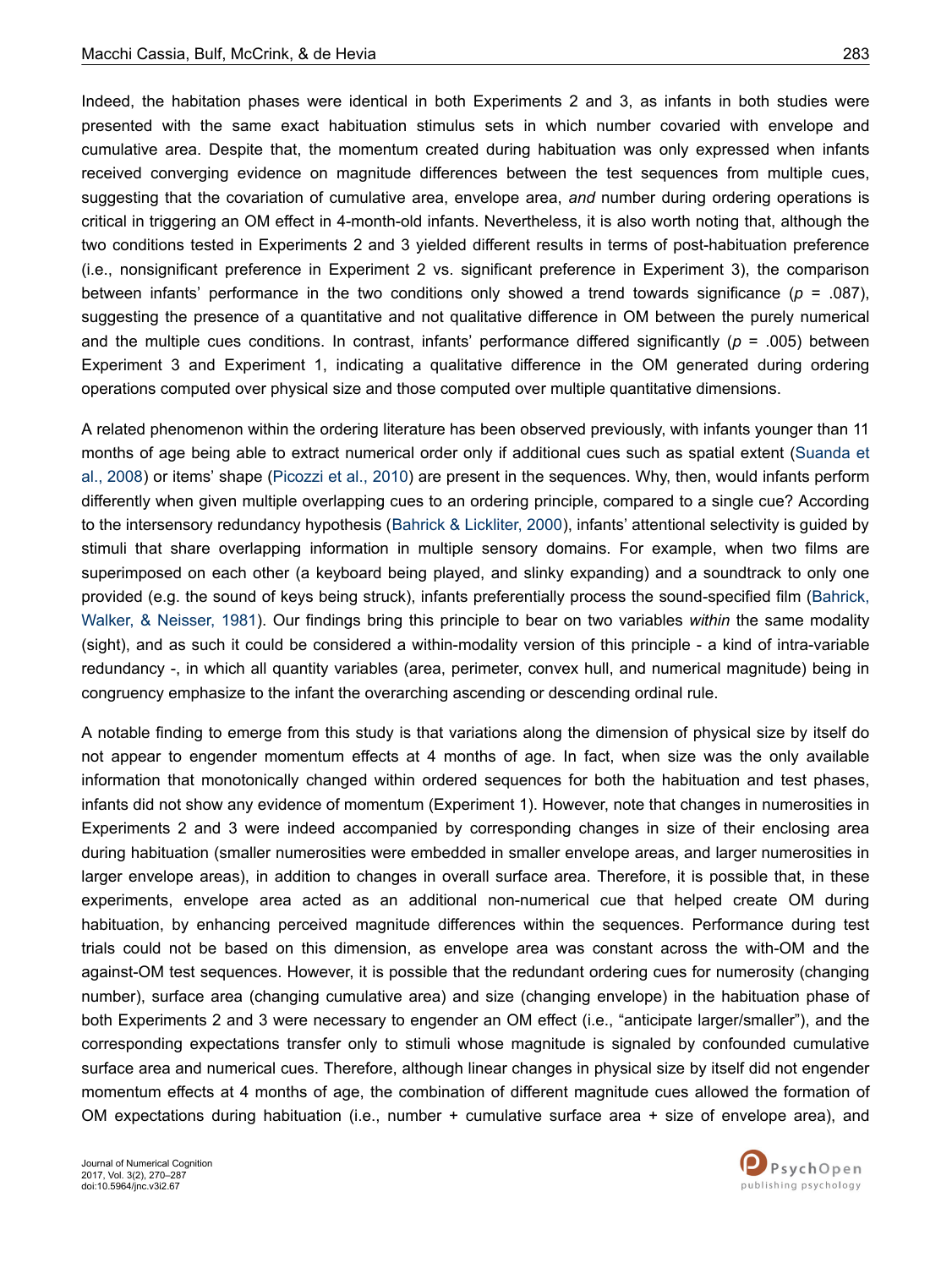triggered infants' response to the violation of OM expectations during test (i.e., number + cumulative surface area).

Previous demonstrations of momentum effects during non-symbolic arithmetic in infancy have been interpreted as suggestive of attentional shifts along the internal oriented representational space for number ([McCrink et al.,](#page-17-0) [2007](#page-17-0); [McCrink & Wynn, 2009](#page-17-0)). Along these lines, the present results might be accounted for as infants mapping number onto a spatial representation already at 4 months. At this age, the mapping might be absent for the dimension of size, and require the use of multiple magnitude cues, as the OM effect did not emerge when infants ordered size-based sequences during habituation and only size was available as a cue to discriminate between the with-OM and the against-OM sequences at test (Experiment 1). These results align somewhat with earlier demonstrations of a number-space mapping using a different paradigm, where shifts of visuo-spatial attention towards peripheral regions of space were related to number, but not to size, such that smaller numbers (but not smaller sizes) elicited faster orientations toward the left side, and larger numbers (but not larger sizes) toward the right [\(Bulf et al., 2016\)](#page-15-0). In the current study, the distinction between number-driven shifts of attention and size-driven shifts of attention is not as stark, suggesting that OM is a more complex phenomenon that blends multiple representations of magnitude early in infancy.

Finally, there are two aspects of infants' performance in the current study that merit further elaboration. First, in Experiment 1, where infants were required to order size, infant-controlled procedure resulted in different amounts of time required by infants to reach the habituation criterion depending on the order condition. In fact, infants exposed to the decreasing order needed significantly more time than infants exposed to the increasing order. Similarly, in Experiment 3, where infants were required to order arrays of discrete elements varying on numerical and non-numerical dimensions, overall looking times in test trials were longer for infants presented with decreasing order than for those presented with increasing order. Finally, visual inspection of [Figure 5](#page-11-0) reveals that, for infants in the increasing condition, but not for those in the decreasing condition, the decrement in looking time occurring during habituation extended well into test for the with-OM trial, which can be assimilated to the hypothetical next trial of habituation if an OM effect has arised. Crucially, these order effects did not interact with infants' longer looking behavior towards the against-OM test trial, which was present for infants in both order conditions. Nevertheless, together these findings suggest that a stronger representation was built by infants while viewing increasing order relative to decreasing order during habituation, and that additional cognitive resources were devoted to the representation of decreasing ordinal relations, compared to increasing, for both numerical and size-based sequences. This pattern resonates with earlier reports of an asymmetry in ordinal sensitivity for infants of the same age as in the current study, by which ordering increasing magnitudes enjoys an advantage over ordering decreasing magnitudes, and this processing/representational constraint applies to ordering operations of both the dimensions of size ([Macchi Cassia et al., 2012](#page-17-0)) and number [\(de Hevia et al., 2017\)](#page-16-0).

A second aspect of the current results that deserves consideration is that the strength of the OM effect generated during the ordering operation was comparable for both the increasing and decreasing orders, and that OM was present when infants were habituated to arrays of discrete elements but not to single shapes varying in size. This pattern of results, together with the previously reported asymmetry in infants' ordinal abilities for both size [\(Macchi Cassia et al., 2012\)](#page-17-0) and number ([de Hevia et al., 2017\)](#page-16-0), indicate that ordering operations and momentum effects exhibit different behavioral signatures, and therefore they might not tap on the same cognitive mechanisms. If one assumes that the OM phenomenon signals the overshoot of the

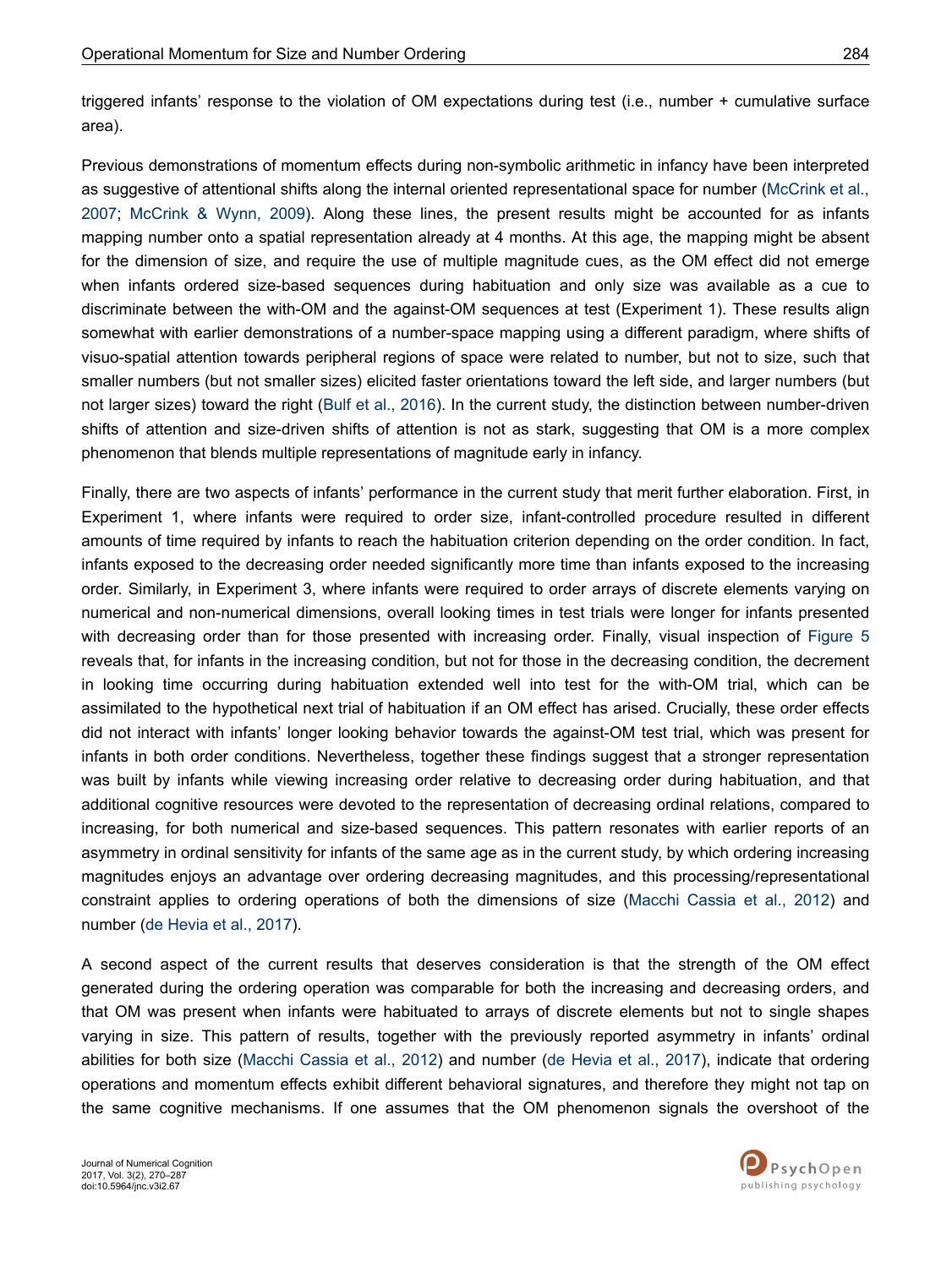<span id="page-15-0"></span>attentional shift along a spatial numerical representation during ordinal operations, then it might be concluded that at 4 months of age a spatially oriented framework is invoked during ordinal operations, but is dependent on multiple cues to magnitude being represented when infants must shift their attention. Later in development, at 12 months of age, infants do show OM effects when representing a single dimension (i.e., size; [Macchi Cassia](#page-17-0) [et al., 2016\)](#page-17-0). Future studies are needed to establish a more precise developmental pattern of the emergence of the OM effect for numerical and non-numerical quantities, so as to shed further light on the nature of infants' magnitude representations.

## **Funding**

The authors have no funding to report.

### **Competing Interests**

The authors have declared that no competing interests exist.

#### **Acknowledgments**

The authors are indebted to parents and infants who donated their time to participate in the study. The authors also thank Carlo Toneatto for invaluable contribution in programming the experiment, Valeria Gariboldi and Gaia Ambrosoni for their help in testing infants. VMC was supported by a grant from the University of Milano-Bicocca (Fondo di Ateneo-Quota Competitiva 2015). KMC was supported by award R15 HD077518-01A1 from the National Institute of Child Health and Human Development. MDdH was supported by a grant from the Agence Nationale de la Recherche Scientifique, France (ANR-15-CE28-0003-01 NUMSPA), and by a Research Grant from the Fondation Fyssen, France.

## **References**

- Bahrick, L. E., & Lickliter, R. (2000). Intersensory redundancy guides attentional selectivity and perceptual learning in infancy. *Developmental Psychology, 36*, 190-201. doi[:10.1037/0012-1649.36.2.190](http://doi.org/10.1037/0012-1649.36.2.190)
- Bahrick, L. E., Walker, A. S., & Neisser, U. (1981). Selective looking by infants. *Cognitive Psychology, 13*, 377-390. doi:10.1016/0010-0285(81)90014-1
- Berch, D. B., Foley, E. J., Hill, R. J., & Ryan, P. M. (1999). Extracting parity and magnitude from Arabic numerals: Developmental changes in number processing and mental representation. *Journal of Experimental Child Psychology, 74*, 286-308. doi:[10.1006/jecp.1999.2518](http://doi.org/10.1006/jecp.1999.2518)
- Brannon, E. M. (2002). The development of ordinal numerical knowledge in infancy. *Cognition, 83*, 223-240. doi:10.1016/S0010-0277(02)00005-7
- Bulf, H., de Hevia, M. D., Gariboldi, V., & Macchi Cassia, V. (2017). Infants learn better from left to right: A directional bias in infants' sequence learning. *Scientific Reports,* Article 2437. doi:[10.1038/s41598-017-02466-w](http://doi.org/10.1038/s41598-017-02466-w)
- Bulf, H., de Hevia, M. D., & Macchi Cassia, V. (2016). Small on the left, large on the right: Numbers orient visual attention onto space in preverbal infants. *Developmental Science, 19*, 394-401. doi:[10.1111/desc.12315](http://doi.org/10.1111/desc.12315)
- Coubart, A., Streri, A., de Hevia, M. D., & Izard, V. (2015). Crossmodal discrimination of 2 vs. 4 objects across touch and vision in 5-month-old infants. *PLOS ONE, 10*, Article e0120868. doi[:10.1371/journal.pone.0120868](http://doi.org/10.1371/journal.pone.0120868)

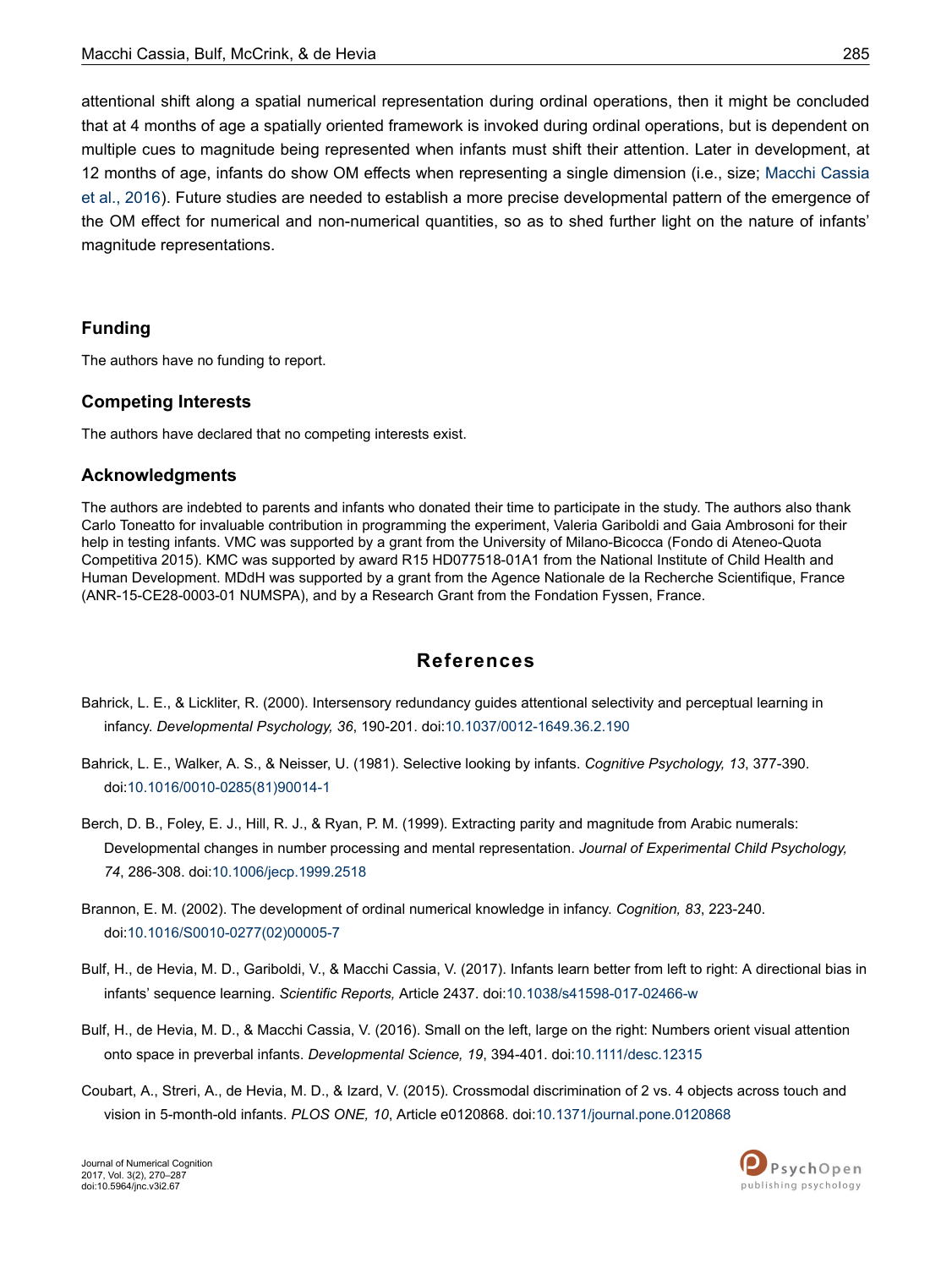<span id="page-16-0"></span>Dehaene, S. (1997). *The number sense.* New York, NY, USA: Oxford University Press.

- Dehaene, S., Bossini, S., & Giraux, P. (1993). The mental representation of parity and number magnitude. *Journal of Experimental Psychology: General, 122*, 371-396. doi:[10.1037/0096-3445.122.3.371](http://doi.org/10.1037/0096-3445.122.3.371)
- de Hevia, M. D., Addabbo, M., Nava, E., Croci, E., Girelli, L., & Macchi Cassia, V. (2017). Orders are not all the same: Infants' detection of increasing number comes first. *Cognition, 158*, 177-188. doi[:10.1016/j.cognition.2016.10.022](http://doi.org/10.1016/j.cognition.2016.10.022)
- de Hevia, M. D., Girelli, L., Addabbo, M., & Macchi Cassia, V. (2014). Human infants' preference for left-to-right oriented increasing numerical sequences. *PLOS ONE, 9*, Article e96412. doi:[10.1371/journal.pone.0096412](http://doi.org/10.1371/journal.pone.0096412)
- de Hevia, M. D., & Spelke, E. S. (2010). Number-space mapping in human infants. *Psychological Science, 21*, 653-660. doi:[10.1177/0956797610366091](http://doi.org/10.1177/0956797610366091)
- Feigenson, L., Dehaene, S., & Spelke, E. (2004). Core systems of number. *Trends in Cognitive Sciences, 8*, 307-314. doi:[10.1016/j.tics.2004.05.002](http://doi.org/10.1016/j.tics.2004.05.002)
- Freyd, J. J., & Finke, R. A. (1984). Representational momentum. *Journal of Experimental Psychology: Learning, Memory, and Cognition, 10*, 126-132. doi[:10.1037/0278-7393.10.1.126](http://doi.org/10.1037/0278-7393.10.1.126)
- Gallistel, C. R., & Gelman, R. (1992). Preverbal and verbal counting and computation. *Cognition, 44*, 43-74. doi:10.1016/0010-0277(92)90050-R
- Gevers, W., Reynvoet, B., & Fias, W. (2003). The mental representation of ordinal sequences is spatially organized. *Cognition, 87*, B87-B95. doi:10.1016/S0010-0277(02)00234-2
- Göbel, S. M., Shaki, S., & Fischer, M. H. (2011). The cultural number line: A review of cultural and linguistic influences on the development of number processing. *Journal of Cross-Cultural Psychology, 42*, 543-565. doi:[10.1177/0022022111406251](http://doi.org/10.1177/0022022111406251)
- Hubbard, T. L. (2014). Forms of momentum across space: Representational, operational, and attentional. *Psychonomic Bulletin & Review, 21*, 1371-1403. doi[:10.3758/s13423-014-0624-3](http://doi.org/10.3758/s13423-014-0624-3)
- Izard, V., Sann, C., Spelke, E. S., & Streri, A. (2009). Newborn infants perceive abstract numbers. *Proceedings of the National Academy of Sciences of the United States of America, 106*, 10382-10385. doi:[10.1073/pnas.0812142106](http://doi.org/10.1073/pnas.0812142106)
- Jordan, K. E., & Brannon, E. M. (2006). The multisensory representation of number in infancy. *Proceedings of the National Academy of Sciences of the United States of America, 103*, 3486-3489. doi[:10.1073/pnas.0508107103](http://doi.org/10.1073/pnas.0508107103)
- Jordan, K. E., Suanda, S. H., & Brannon, E. M. (2008). Intersensory redundancy accelerates preverbal numerical competence. *Cognition, 108*, 210-221. doi:[10.1016/j.cognition.2007.12.001](http://doi.org/10.1016/j.cognition.2007.12.001)
- Knops, A., Viarouge, A., & Dehaene, S. (2009). Dynamic representations underlying symbolic and nonsymbolic calculation: Evidence from the operational momentum effect. *Attention, Perception & Psychophysics, 71*, 803-821. doi:[10.3758/APP.71.4.803](http://doi.org/10.3758/APP.71.4.803)
- Lourenco, S. F., & Longo, M. R. (2010). General magnitude representation in human infants. *Psychological Science, 21*, 873-881. doi:[10.1177/0956797610370158](http://doi.org/10.1177/0956797610370158)